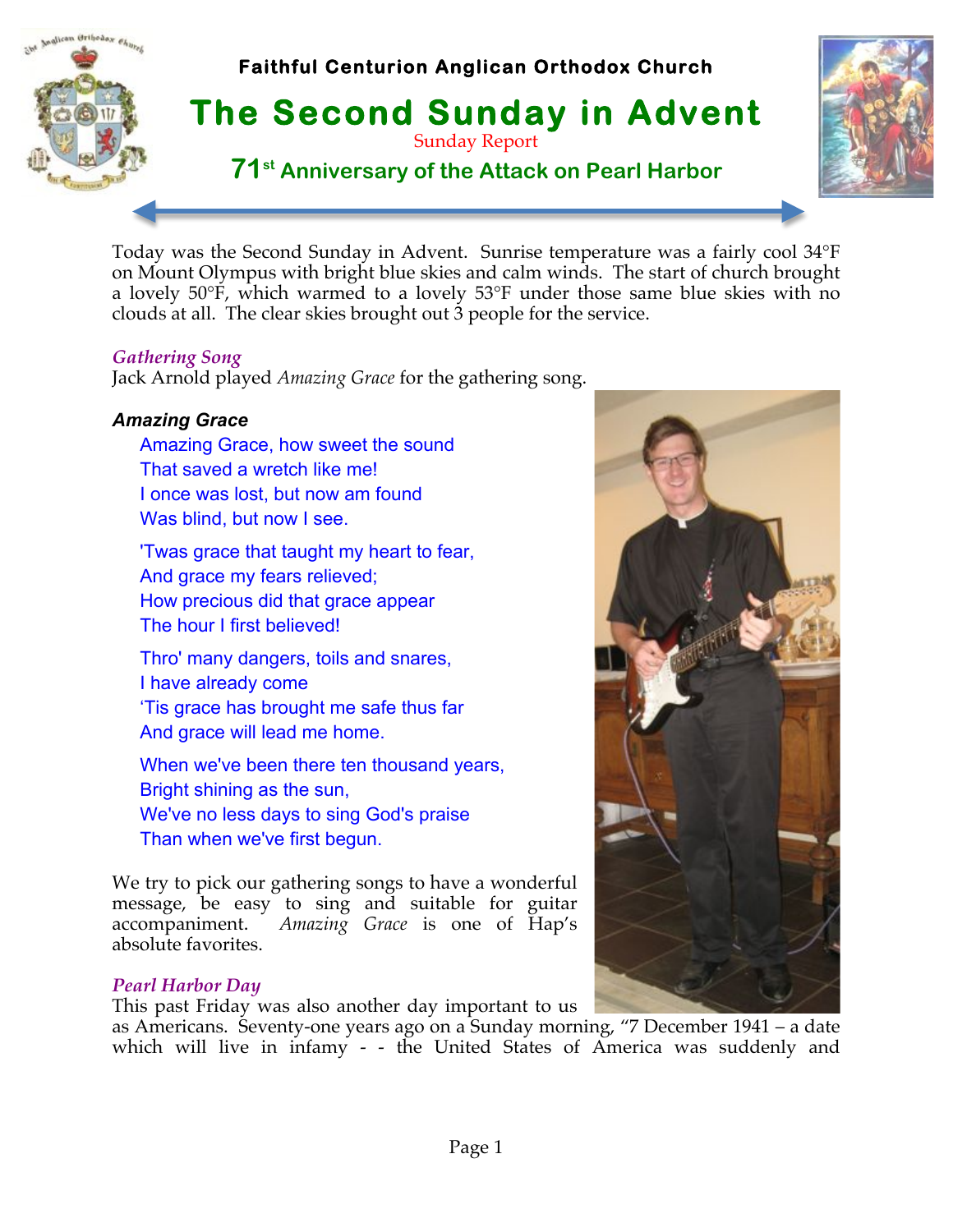deliberately attacked by naval and air forces of the Empire of Japan.<sup>1</sup> Two thousand three hundred fifty Americans gave their lives defending our country, giving their blood that we might live in freedom.

The Arnolds' Uncle Jack, Admiral Jackson D. Arnold<sup>2</sup>, was the Engineering Test Pilot at NAS Ford Island, Pearl Harbor and shot down a Japanese torpedo plane from the ground when no aircraft were flyable, then went on to rescue many survivors, some from his first ship ARIZONA. More here: http://adm-arnold.blogspot.com/

# *Sermon – Rev Deacon Jack Arnold – Pearl Harbor Day 2012*

In Matthew 24, Christ gives the people of Jerusalem warnings as to the end of their time

Photo # USN 1021538 Burned-out wreck of USS Arizona at Pearl Harbor, December 1941



in the land of Israel, for about 1,500 years (until they return in about 1948, Anno Domini), and he describes the destruction of their temple, which occurred in about 70, Anno Domini by the Roman Empire, due to the Jewish Insurrection. The Jews have always been a hard headed, stubborn people, and they are not ones to listen to a warning that would have saved them from destruction and a longer exodus than their 40 years in the wilderness.

If we do not recognize the signs of trouble and listen to

the warnings, then how are we to expect to follow His Word, if we ignore his warnings and do not heed them appropriately? Look at the Jews for an example of this, with Matthew 24. He had said if they had heeded his warnings, this would not have come to pass. If they had followed His Word, then they would not have revolted against the Roman Authorities and caused them grievous heartaches and sufferings, and would have avoided the suicides at Masada.

A more modern version of what the Jews went through can be found in Pearl Harbor, on December  $7<sup>th</sup>$ , 1941. At the time, America was content to ignore the rising problem of Imperial Japan in the East, while secretly giving aid to Britain against the rising might of Nazi Germany in the West. There were warnings present, starting with the Japanese aggression in China in 1936, the actual, physical manifestation of World War II.

The isolationists were content to ignore the aggressions committed by the Axis in both theatres of the war, figuring it was no big deal to them; Jews were murdered by the hundreds and thousands in Germany, undesirables murdered in Stalin's Russia (originally a member of the Axis, a long forgotten and less cared about fact), the rapes of so called "sub-humans" in Japanese held Manchuria (e.g Rape of Nanking, Rape of

 $1$  Text of President Roosevelt's address to Congress on 8 December 1941.

 $^2$  Jack passed away 8 December 2007, 66 years and one day after the attack.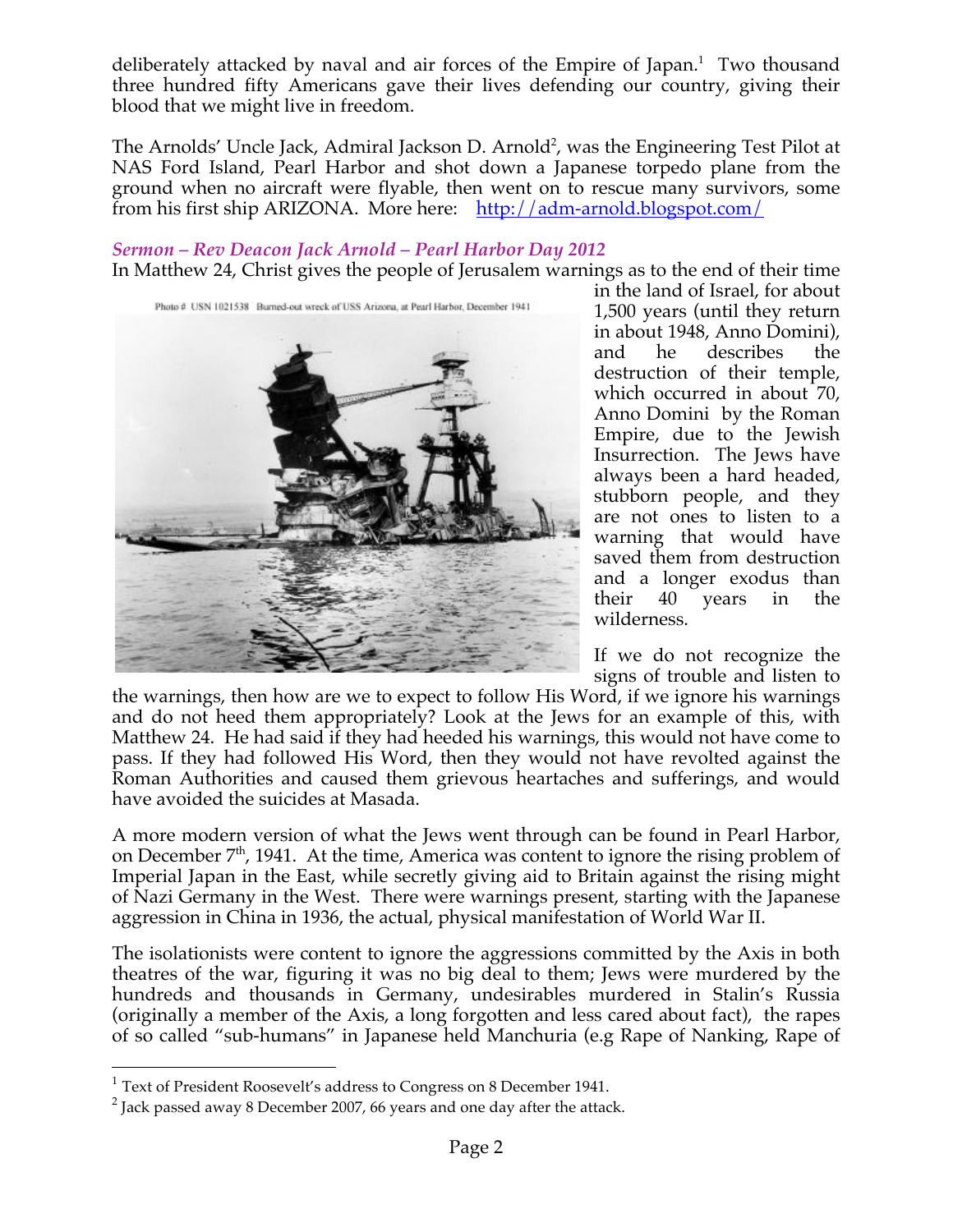Fena Reservoir.) They saw only what they wanted to see. They were blind to the truth, to the pure evilness of the Nazis, to the Imperial War Party and to the Communists. The blindness prevails to this day.

As the signs of aggression became more and more obvious, isolationists dug their holes deeper and put their fingers in their ears and shouted how wonderful and sunny a day it was in the world, while millions were being oppressed, murdered and raped in the far corners of Asia and Europe under Japan and Nazi Germany and Russia.

This is just as the Jews ignored growing signs in Jesus' time, and were resistant to cooperating with the authorities. If they had not disregarded Christ's warnings, they would have been far better off, and possibly retained their homeland.

Had we acted on those clear signs of aggression, a quadrant of madmen (Stalin, Hitler, Tojo/Emperor, Mussolini) might not have been able to act on their desire to dominate the world for their own purposes.

On December  $7<sup>th</sup>$ , 1941, all this ignorance of the aggression, the ear plugging by the isolationists came to a sudden and complete stop. The attack upon our soil by the Imperial Forces of Japan at Pearl Harbor changed the tune. Due to the ill-preparedness of our country and the unwillingness to confront the problem of Japan in any form, we lost 2,402 fine men, and 1,247 wounded. They paid the high price to learn the true face of Imperial Japan; greedy, low moral and ethics (though their "culture" professed to have high ethics, (e.g saving face.) country, hell-bent on dominating the world, especially the United States, subjugating it to its will.

We found the problem a little too late, ignoring clear warnings of Japanese aggression. With such forewarning, we should have been prepared tor the eventuality of war with Imperial Japan, Nazi Germany and the Soviet Union.

A lesson to be learned from the attack on Pearl Harbor, is that we should not take spiritual or worldly warning lightly. If we do not heed this warnings, as those of us are not now, then how can we expect to have a future, where we can tell our children of those who went before us, who heeded those warnings, to pass on the moral fiber (through Scripture this should be established) necessary to establish a solid generation of Godly, Good and Great American people, (or the Three Gs!).

On the subject of Pearl Harbor itself, and of the men and women who died there, I would like to offer up to you a selection of President Abraham Lincoln's Gettysburg Address:

"**It is rather for us to be here dedicated to the great task remaining before us - that from these honored dead we take increased devotion to that cause for which they gave the last full measure of devotion -- that we here highly resolve that these dead shall not have died in vain -- that this nation, under God, shall have a new birth of freedom -- and that government of the people, by the people, for the people, shall not perish from the earth." – Abraham Lincoln.**

Also, he said this, which preceded the above part which is also very appropriate for this occasion:

"**But, in a larger sense, we can not dedicate -- we can not consecrate -- we can not hallow -- this ground. The brave men, living and dead, who struggled here, have consecrated it, far above our poor power to add or detract. The world will little note,**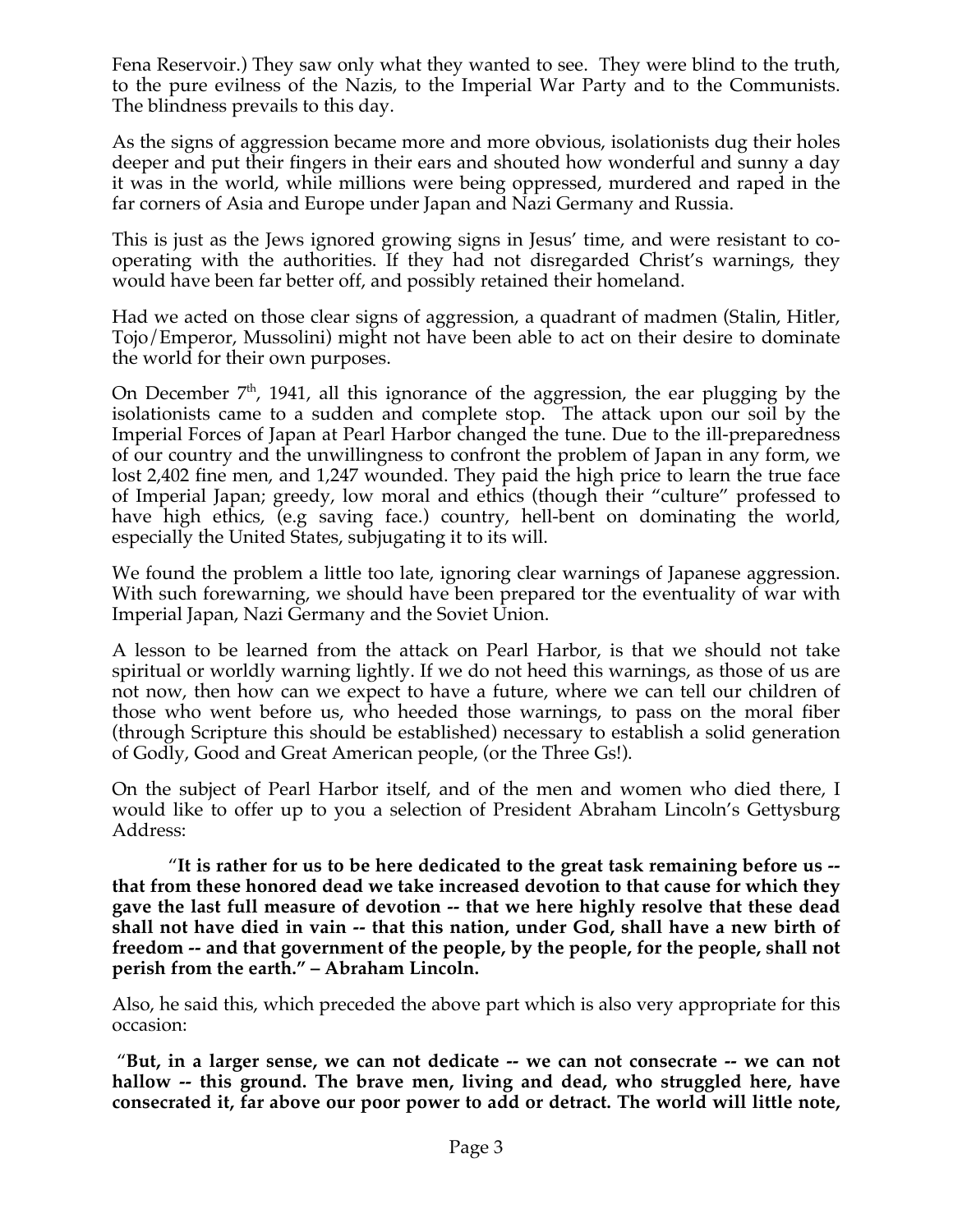**nor long remember what we say here, but it can never forget what they did here. It is for us the living, rather, to be dedicated here to the unfinished work which they who fought here have thus far so nobly advanced."**

## *Propers*

Each Sunday there are Propers: special prayers and readings from the Bible. There is a Collect for the Day; that is a single thought prayer, most written either before the refounding of the Church of England in the 1540s or written by Bishop Thomas Cranmer, the first Archbishop of Canterbury after the re-founding.

The Collect for the Day is to be read on Sunday and during Morning and Evening Prayer until the next Sunday. If you have a hard time remembering, "Do I read the Collect from last Sunday or next Sunday during the week?" Remember Sunday is the first day of the week. There are also two Bible readings, the Epistle and the Gospel. While they are "lessons", they are not the First Lesson and the Second Lesson, they are the Epistle and the Gospel. The Epistle is normally a reading from one of the various Epistles, or letters, in the New Testament. The Gospel is a reading from one of the Holy Gospels, Matthew, Mark, Luke and John. The Collect is said by the minister as a prayer, the Epistle can be read by either a designated reader (as we do in our church) or by one of the ministers and the Holy Gospel, which during the service in our church is read by our minister or deacon.

The propers are the same each year, except if a Red Letter Feast, that is one with propers in the prayerbook, falls on a Sunday, then those propers are to be read instead, except in a White Season, where it is put off. Red Letter Feasts, so called because in the Altar Prayerbooks the titles are in red, are special days. Most of the Red Letter Feasts are dedicated to early saints instrumental in the development of the church, others to special events. Some days are particularly special and the Collect for that day is to be used for an octave (eight days) or an entire season, like Advent or Lent.

The Propers are found on Page 92-93, with the Collect first:

#### The Second Sunday in Advent *The Collect.*

**LESSED** Lord, who hast caused all holy Scriptures to be written for our learning; **BLESSED** Lord, who hast caused all holy Scriptures to be written for our learning;<br>Grant that we may in such wise hear them, read, mark, learn, and inwardly digest them, that by patience and comfort of thy holy Word, we may embrace, and ever hold fast, the blessed hope of everlasting life, which thou hast given us in our Saviour Jesus Christ. Amen.

The propers for the First Sunday in Advent can be found on Page 90-92:

#### The First Sunday in Advent *The Collect.*

**LMIGHTY** God, give us grace that we may cast away the works of darkness, and **ALMIGHTY** God, give us grace that we may cast away the works of darkness, and put upon us the armour of light, now in the time of this mortal life, in which thy Son Jesus Christ came to visit us in great humility; that in the last day, when he shall come again in his glorious majesty to judge both the quick and the dead, we may rise to the life immortal, through him who liveth and reigneth with thee and the Holy Ghost, now and ever. Amen.

¶ This Collect is to be repeated every day, after the other Collects in Advent, until Christmas Day.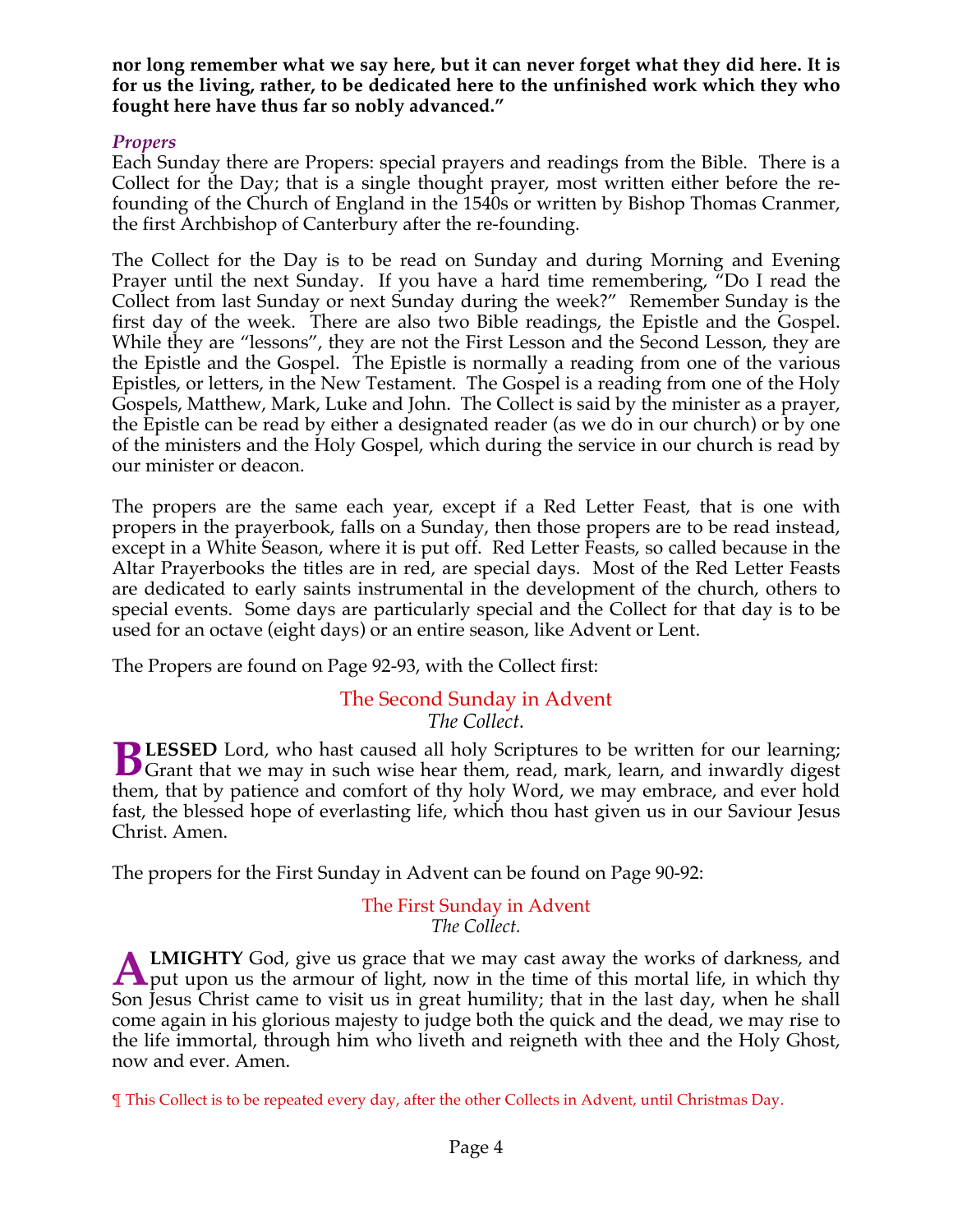Dru Arnold read the Epistle for today, which came from Paul's letter to the Romans, starting at the Fourth Verse of the Fifteenth Chapter.

Paul tells us the scriptures up to that time were written that we might have hope. He now reminds us to treat each other the way Jesus treated those about him, to open our hearts to each other as Jesus opened His. The promise of Jesus was not to Jews only, but to all people (Gentiles). Paul tells us Jesus Christ was a minister of … the truth of God, to confirm the promises made unto the fathers: and that the Gentiles might glorify God for his mercy; as it is written, For this cause I will confess to thee among the Gentiles, and sing unto thy name. And again he saith, Rejoice, ye Gentiles, with his people. And again, Praise the Lord, all ye Gentiles; and laud him, all ye people."



He reminds us of the writing of Esaias, "There shall be

a root of Jesse, and he that shall rise to reign over the Gentiles; in him shall the Gentiles trust." Paul leaves with the blessing, "Now the God of hope fill you with all joy and peace in believing, that ye may abound in hope, through the power of the Holy Ghost."

**Thatsoever things were written aforetime were written for our learning, that we** through patience and comfort of the scriptures might have hope. Now the God of patience and consolation grant you to be likeminded one toward another **A** hatsoever things were written aforetime were written for our learning, that we through patience and comfort of the scriptures might have hope. Now the God of patience and consolation grant you to be likeminded one towa the Father of our Lord Jesus Christ. Wherefore receive ye one another, as Christ also received us to the glory of God. Now I say that Jesus Christ was a minister of the circumcision for the truth of God, to confirm the promises made unto the fathers: and that the Gentiles might glorify God for his mercy; as it is written, For this cause I will confess to thee among the Gentiles, and sing unto thy name. And again he saith, Rejoice, ye Gentiles, with his people. And again, Praise the Lord, all ye Gentiles; and laud him, all ye people. And again, Esaias saith, There shall be a root of Jesse, and he that shall rise to reign over the Gentiles; in him shall the Gentiles trust. Now the God of hope fill you with all joy and peace in believing, that ye may abound in hope, through the power of the Holy Ghost.

Hap Arnold read the Gospel for today which came from the Gospel according to Saint



Luke, the Twenty-First Chapter, beginning at the Twenty-Fifth Verse. In preparation for our recollection of the First Coming, the Nativity, we read St. Luke's description of the Second Coming, "and there shall be signs in the sun, and in the moon, and in the stars; and upon the earth distress of nations, with perplexity; the sea and the waves roaring; men's hearts fail-ing them for fear, and for looking after those things which are coming on the earth: for the powers of heaven shall be shaken. And then shall they see the Son of man coming in a cloud with power and great glory. And when these things begin to come to pass, then look up, and lift up your heads; for your

redemption draweth nigh. And he spake to them a parable; Behold the fig tree, and all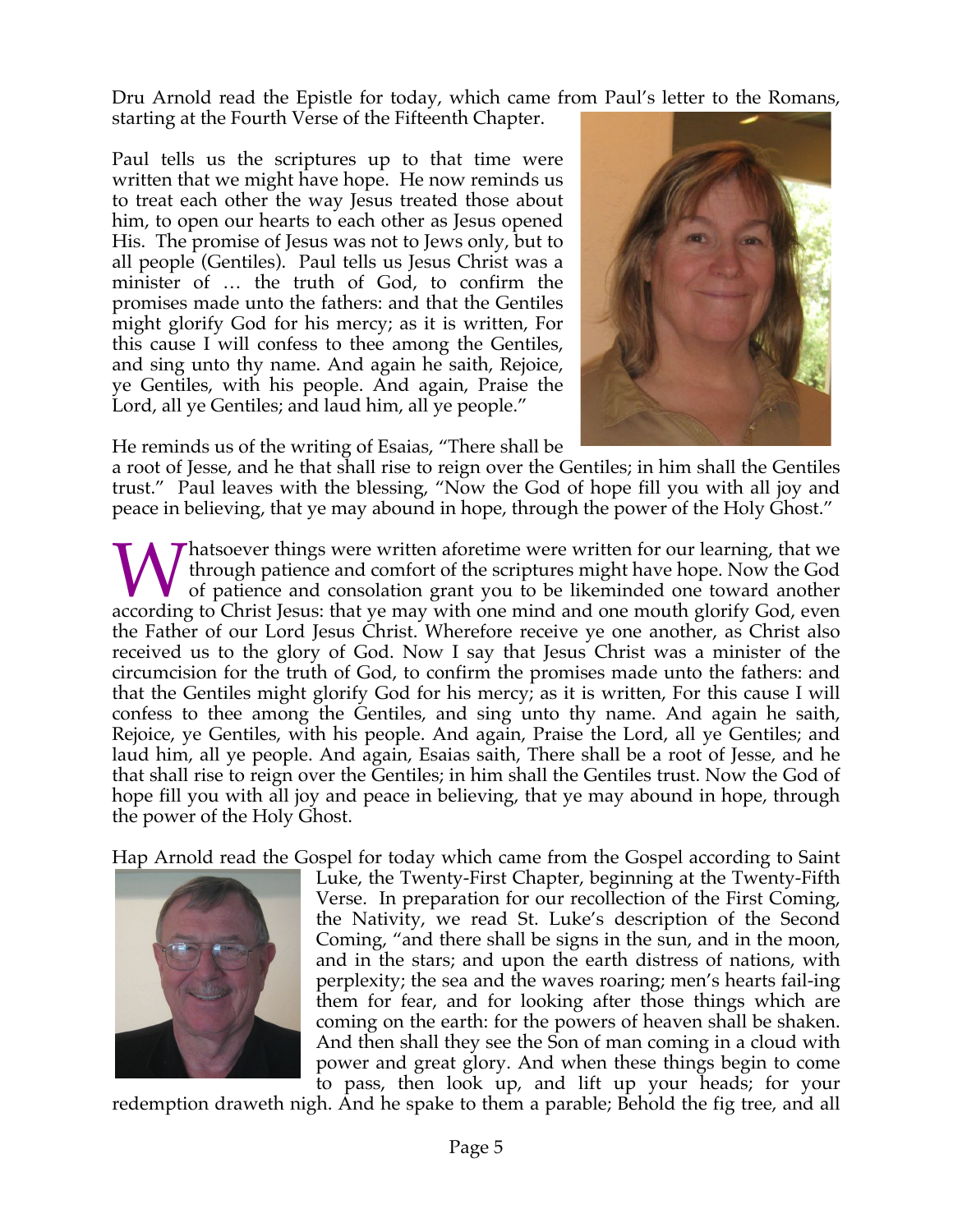the trees; when they now shoot forth, ye see and know of your own selves that summer is now nigh at hand. So likewise ye, when ye see these things come to pass, know ye that the kingdom of God is nigh at hand."

As clear as the Second Coming will be, so was the First Coming to those who would see and hear it. Once again, we are reminded that there are none so blind as those who will not see and none so deaf as those who will not hear.

Can you see Him? Will you hear Him?

nd there shall be signs in the sun, and in the moon, and in the stars; and upon the earth distress of nations, with perplexity; the sea and the waves roaring; men's hearts failing them for fear, and for looking after those things which are In the earth distress of nations, with perplexity; the sea and the waves roaring; men's hearts failing them for fear, and for looking after those things which are coming on the earth: for the powers of heaven shall be shak the Son of man coming in a cloud with power and great glory. And when these things begin to come to pass, then look up, and lift up your heads; for your redemption draweth nigh. And he spake to them a parable; Behold the fig tree, and all the trees; when they now shoot forth, ye see and know of your own selves that summer is now nigh at hand. So likewise ye, when ye see these things come to pass, know ye that the kingdom of God is nigh at hand. Verily I say unto you, This generation shall not pass away, till all be fulfilled. Heaven and earth shall pass away: but my words shall not pass away.

*Sermon – Reverend Deacon Jack Arnold - Time and Action*

#### The Second Sunday in Advent *The Collect.*

**LESSED** Lord, who hast caused all holy Scriptures to be written for our learning;

**BLESSED** Lord, who hast caused all holy Grant that we may in such wise hear them, read, mark, learn, and inwardly digest them, that by patience and comfort of thy holy Word, we may embrace, and ever hold fast, the blessed hope of everlasting life, which thou hast given us in our Saviour Jesus Christ. Amen.

#### The First Sunday in Advent *The Collect.*

**LMIGHTY** God, give us grace that we **ALMIGHTY** God, give us grace that we may cast away the works of darkness, and put upon us the armour of light, now in the time of this mortal life, in which thy Son Jesus Christ came to visit us in great humility; that in the last day, when he shall come again in his glorious majesty to judge



both the quick and the dead, we may rise to the life immortal, through him who liveth and reigneth with thee and the Holy Ghost, now and ever. Amen.

¶ This Collect is to be repeated every day, after the other Collects in Advent, until Christmas Day.

The Collect and the Epistle and the Gospel all tell us we are to learn from Scripture and to place our hope in God and not man. We are to use the scriptures for our learning, so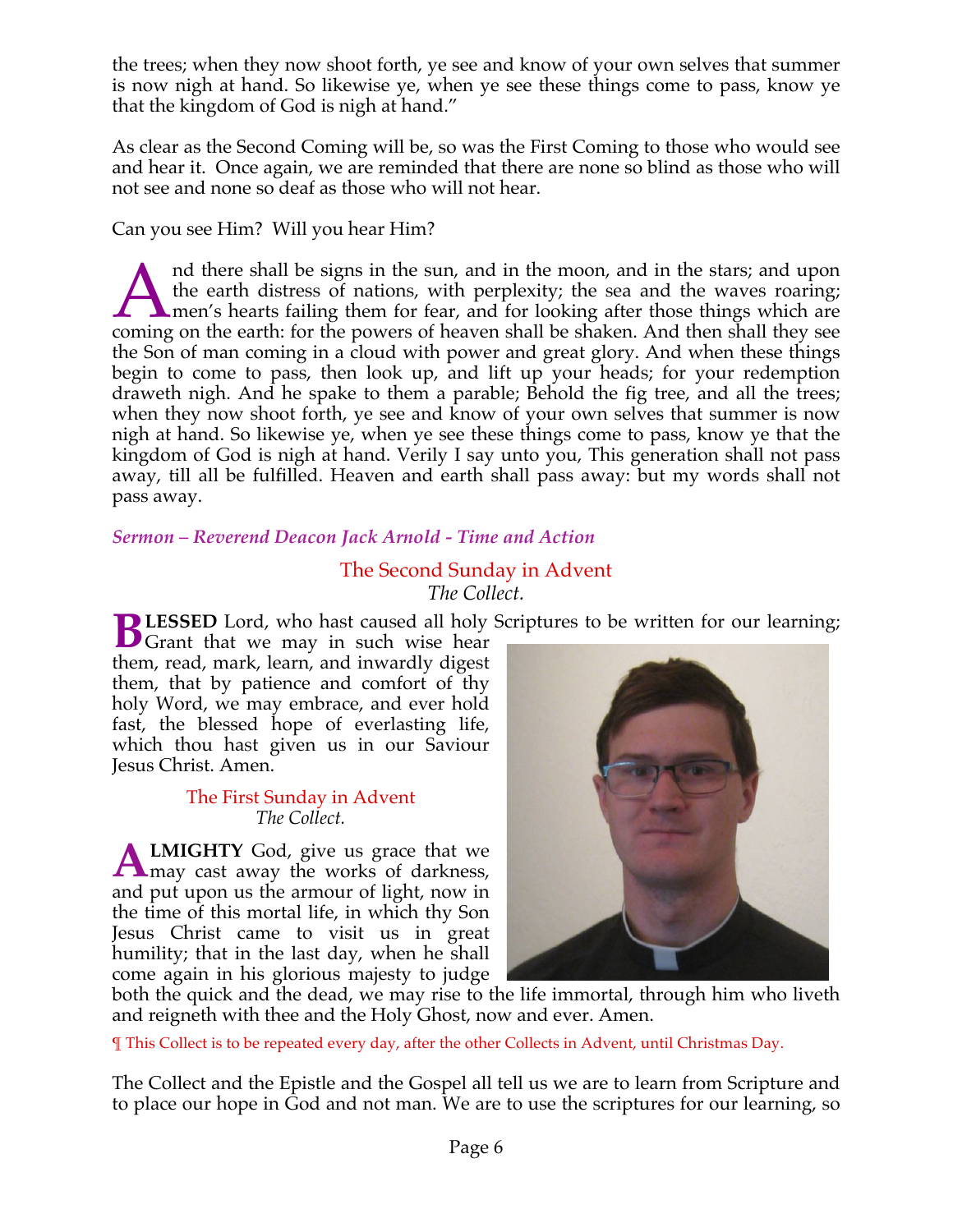we might become wiser through the Holy Spirit, whose guidance as we read and study Scripture will allow us to come to a full understanding of the meaning it should have in our daily lives. If we try to live our lives or write our sermons without that guidance, we will be for naught.

In the Epistle, Paul tells us Scripture was written that we might have hope, even in times of darkness. Time like these where there are unbelievers in high places, doing their best to defile and ridicule our faith can try our souls. We must treat others the way that Christ taught us to, with respect and humility, no matter our personal feelings/opinion on them and how they conduct their lives. If we are nice to them, we may plant a seed in their lives for the better, causing perhaps a change for the better in them.

Returning to the Gospel, St. Luke describes the signs of the Second Coming and how we are to prepare for it. We are not to be caught unaware of the signs, if we read the signs, then we shall be prepared to meet our Lord and Saviour Jesus Christ. This means we have to be active in our faith, and not brain and faith dead like so many around us today.

We have to use the tools given to us by God, Scripture, our faith, and our friends in the faith to combat the evils of this world. We must do our best to make this world the best place we can. If we study, digest and use Scripture in faith, we will have hope in these times of darkness; we will go forth and spread Good News, which will give us satisfaction and hope for people, therefore renewing our spirit and vigor and the knowledge that in the end we will triumph will fill our hungry spirits.

The common theme through the collect, Epistle and Gospel is that if we have hope and trust in God, we must dread naught, and carry on, empowered through them in our daily lives here on Earth until we are called to our heavenly home.

# **Be of God - Live of God - Act of God**

#### *Bishop Ogles' Sermon*

We are oft fortunate to get copies of Bishop Jerry's sermon notes. Today is one of those

Sundays. Today's sermon starts off with the collect, and like always, it will give you a lot to consider in your heart.

# **Sermon Notes**

The Second Sunday in Advent 9 December 2012, Anno Domini

> The Second Sunday in Advent *The Collect.*

**LESSED** Lord, who hast caused all holy Scriptures to **BLESSED** Lord, who hast caused all holy Scriptures to be written for our learning; Grant that we may in such wise hear them, read, mark, learn, and inwardly

digest them, that by patience and comfort of thy holy Word, we may embrace, and ever hold fast, the blessed hope of everlasting life, which thou hast given us in our Saviour Jesus Christ. Amen.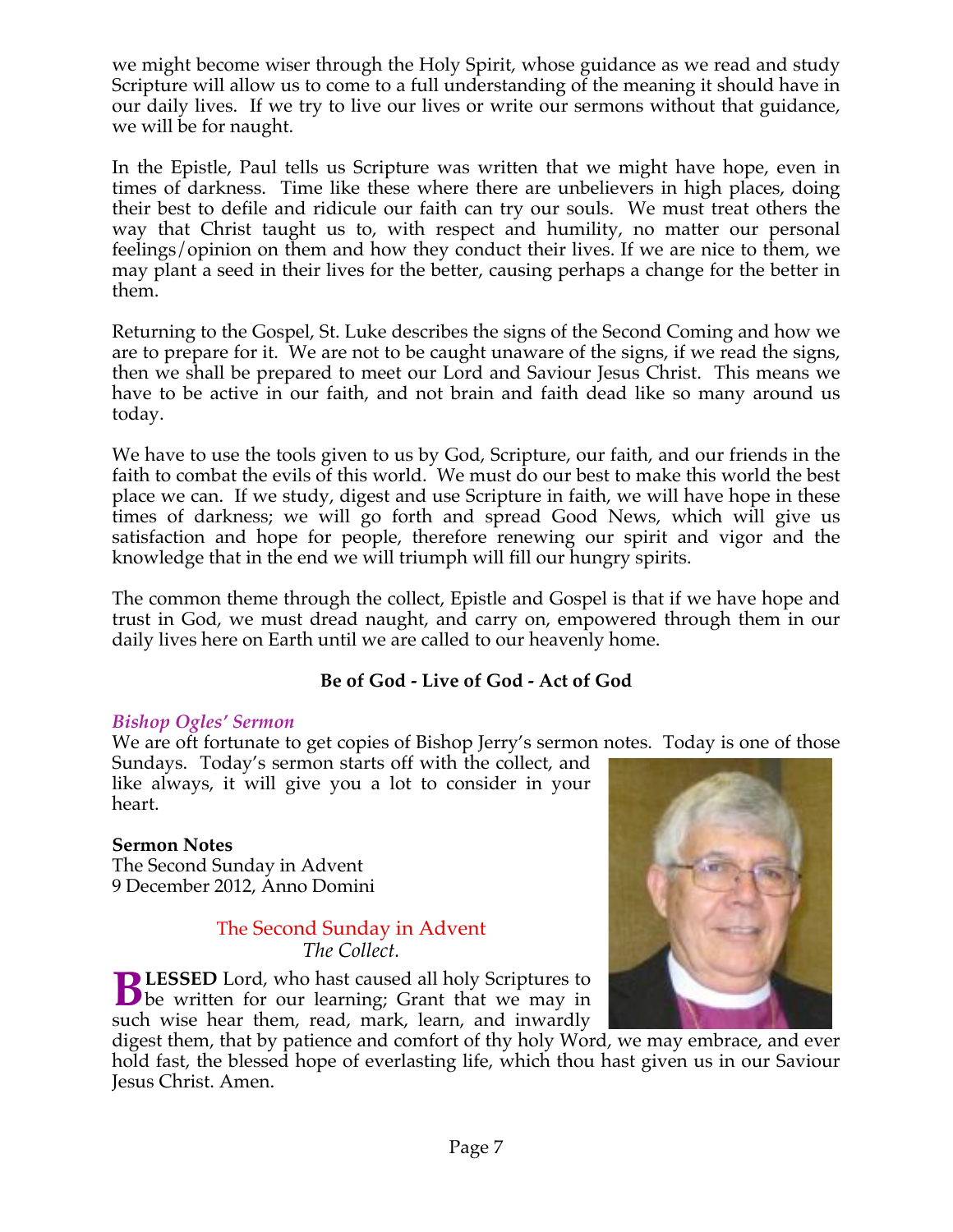#### The First Sunday in Advent *The Collect.*

**LMIGHTY** God, give us grace that we may cast away the works of darkness, and **ALMIGHTY** God, give us grace that we may cast away the works of darkness, and put upon us the armour of light, now in the time of this mortal life, in which thy Son Jesus Christ came to visit us in great humility; that in the last day, when he shall come again in his glorious majesty to judge both the quick and the dead, we may rise to the life immortal, through him who liveth and reigneth with thee and the Holy Ghost, now and ever. Amen.

¶ This Collect is to be repeated every day, after the other Collects in Advent, until Christmas Day.

*25 And there shall be signs in the sun, and in the moon, and in the stars; and upon the earth distress of nations, with perplexity; the sea and the waves roaring; 26 Men's hearts failing them for fear, and for looking after those things which are coming on the earth: for the powers of heaven shall be shaken. 27 And then shall they see the Son of man coming in a cloud with power and great glory. 28 And when these things begin to come to pass, then look up, and lift up your heads; for your redemption draweth nigh. 29 And he spake to them a parable; Behold the fig tree, and all the trees; 30 When they now shoot forth, ye see and know of your own selves that summer is now nigh at hand. 31 So likewise ye, when ye see these things come to pass, know ye that the kingdom of God is nigh at hand. 32 Verily I say unto you, This generation shall not pass away, till all be fulfilled. 33 Heaven and earth shall pass away: but my words shall not pass away.* (**Luke 21:25-33)**

In addition to being the 2nd Sunday in Advent, today is Communion Sunday should bear even greater gravity as a feast day.

 There is great power in the Communion of the saints taking the same prayers, the same bible text, the same bread, and the same cup all around the world.

**Today's COLLECT** – petitions the Lord that we might:

1) **Hear the Word** of God written (medical science last sense to go at death); it is the means whereby our faith is enlarged: *So then faith cometh by hearing, and hearing by the word of God*. (Romans 10:17)

**Later today, in the Communion, you will be invited to draw near by faith. If you have not even heard the Word of God, how shall that faith be gained?**

2) **Read them over again and again**. A law of learning is that repetition aids recall. *But the Comforter, which is the Holy Ghost, whom the Father will send in my name, he shall teach you all things, and bring all things to your remembrance, whatsoever I have said unto you.* (John 14:26)

Remember the two disciples on the sad road to Emmaus on the Sunday following the Lord's Passion? Forlorn and despondent, they knew not that the very Lord whom they presumed to be a dead Lord, was alive eternally and walked beside them.

Are you a stranger in Jerusalem? What things? They told of the horrible events:

*Then he said unto them, O fools, and slow of heart to believe all that the prophets have spoken: Ought not Christ to have suffered these things, and to enter into his glory? And beginning at Moses and all the prophets, he expounded unto them in all the scriptures the things concerning himself.* (Luke 24:25-27)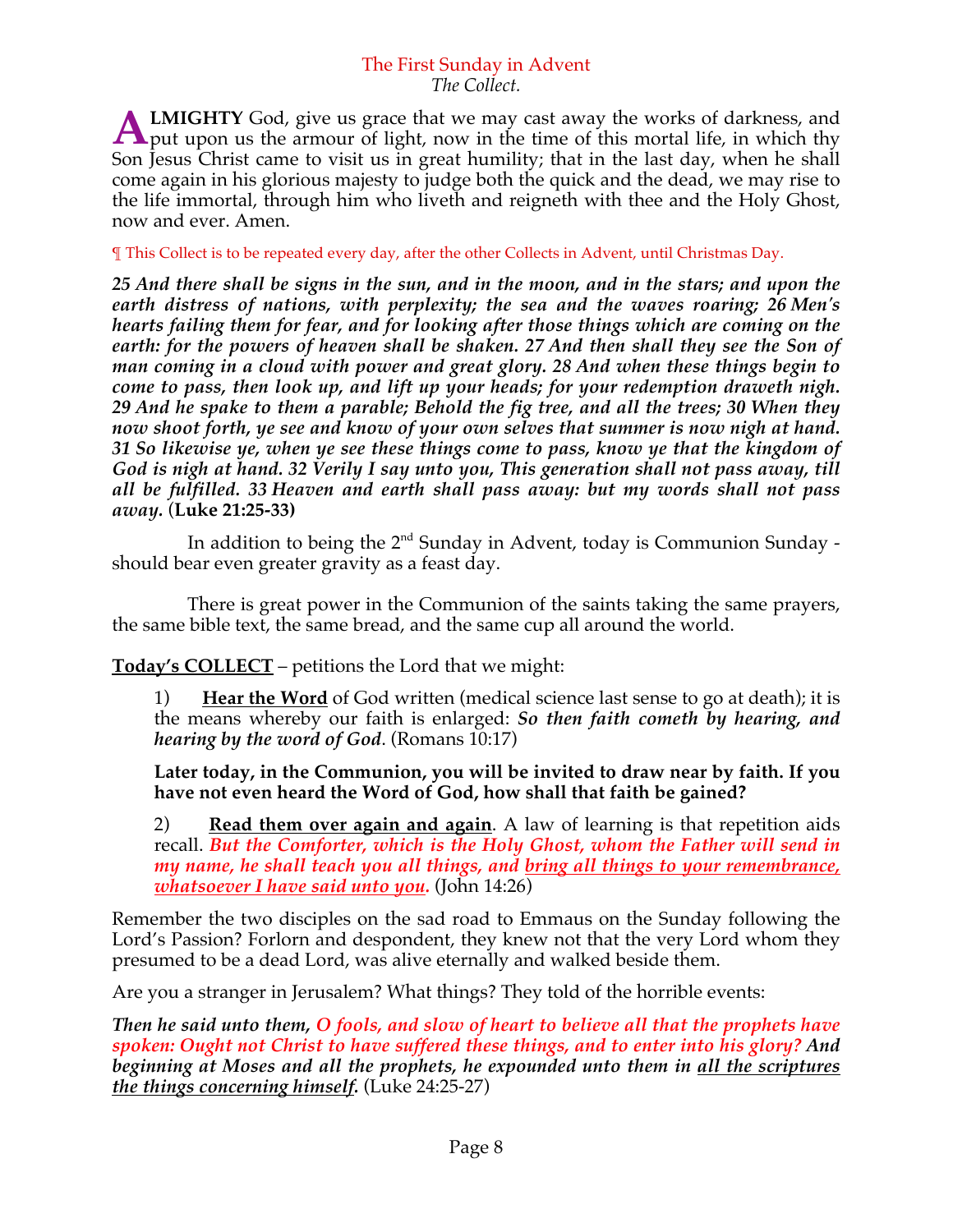Remember, my friends, this afternoon in the Communion how the eyes of these two disciples were finally opened to Christ - *And it came to pass, as he sat at meat with them, he took bread, and blessed it, and brake, and gave to them. And their eyes were opened, and they knew him; and he vanished out of their sight*. (**Luke 24:30-31**)

Then in verses **44 &45 of Luke 24**, Christ tells His disciples:

*And he said unto them, These are the words which I spake unto you, while I was yet with you, that all things must be fulfilled, which were written in the law of Moses, and in the prophets, and in the psalms, concerning me. Then opened he their understanding, that they might understand the scriptures*,

3) **Mark those Words of God** that are written – just as we mark off the boundary lines when we purchase a plot of land to make it our own, we mark those wonderful words of God which we read to make them our own. They constitute the boundaries of our faith as measured from that Ancient and immovable Landmark*.*

*Remove not the ancient landmark, which thy fathers have set*. (Prove 22:28)

4) **Learn them.** Seek and ye shall find many hidden gems and treasures in the leaves of God's Word. The Holy Ghost will aid the diligent heart.

**The people are destroyed for lack of knowledge. Hosea 4:6**

5) **INWARDLY DIGEST** the Word: Jesus Christ is the Word Incarnate.

**He is our Bread of Life**….. which His Body – the church – must consume daily in order to be of healthy and living spirits.

*I am the bread of life: he that cometh to me shall never hunger; and he that believeth on me shall never thirst*. (John 6:35)

Yes, we need Water with the Bread, and He is that also – the Samaritan Woman at Jacob's well came for the water of the world, but left with the water of life.

*I am Alpha and Omega, the beginning and the end. I will give unto him that is athirst of the fountain of the water of life freely*. (Rev 21:6)

**That Bread of LIFE** is much like the bread that we take physically. We prepare it properly as in reverent and orderly worship.

**We savor** its wholesome aroma when it is piping hot.

We love the sweet aroma of God's soothing Words of Life. We place it in our mouths and chew it with relish – just as we meditate upon that Word whose sweet-smelling aroma has drawn us to it.

**We swallow** that Bread or Word.

It goes into our stomachs where various enzymes combine to break the bread down into simple nutrients that can be used by the Body.

God's Word does the same in our hearts. Those special meanings God desires to impart to us alone are broken down and fed into our spiritual blood. It gives life to every cell of our spiritual being.

**All of these things the COLLECT remind us from out of the Word itself.**

**It will direct our hearts and our outward walk, too.**

**It gives life, but not a temporary life, but that Water of Life that satisfies eternally**!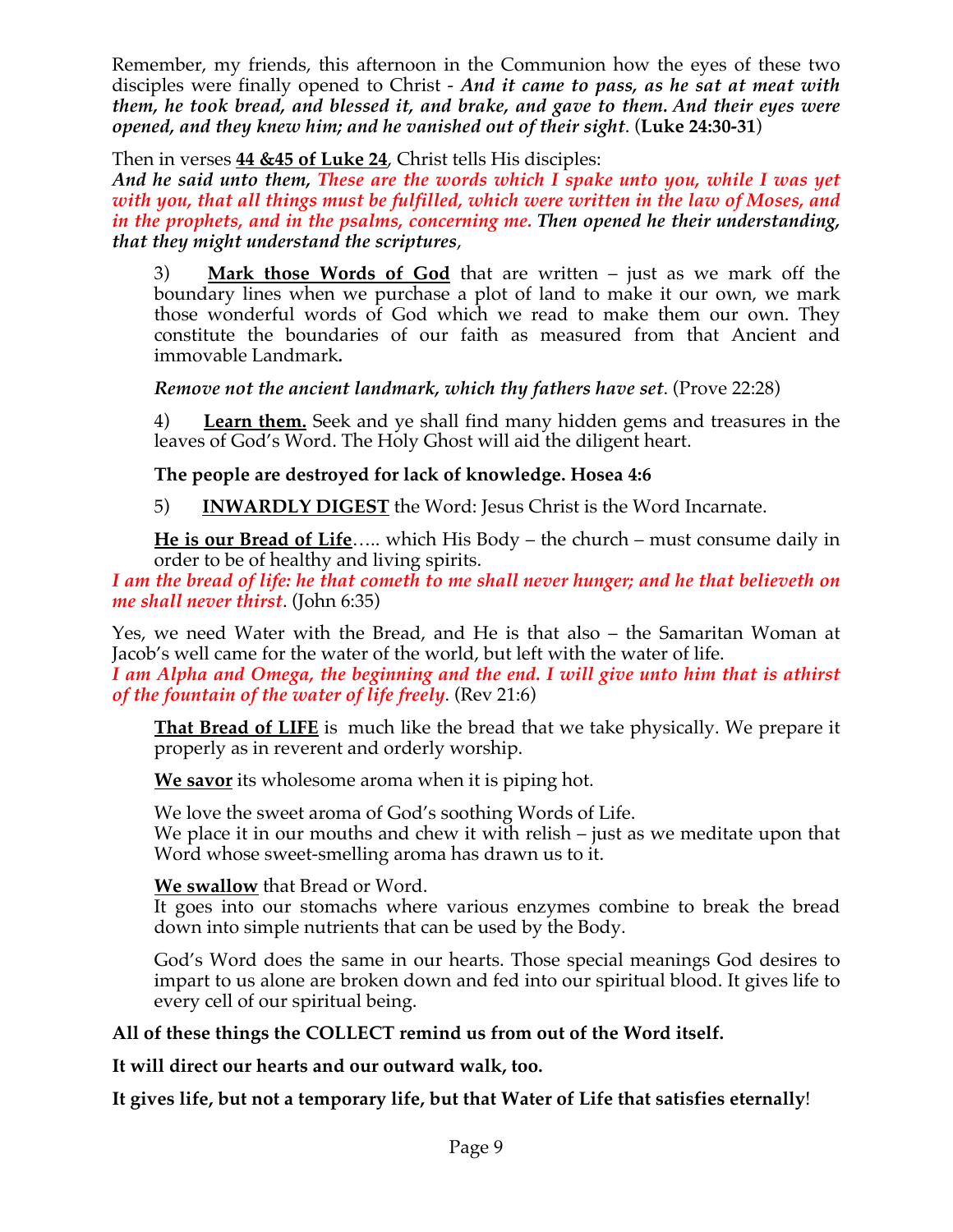**The first Advent Sunday COLLECT** very clearly tells us that we must put upon our countenance that great Light which is the Light of the World.

He will be our armor and our covering for sin.

We were those same who *walked in darkness* (Isa 9:2), who finally came to make our home there by sitting down in comfort among sinners (Matt 4:16) by sitting in darkness.

**Sin is a direction** as shown in the 1<sup>st</sup> verse of the 1<sup>st</sup> Psalm - *Blessed is the man that walketh not in the counsel of the ungodly, nor standeth in the way of sinners, nor sitteth in the seat of the scornful*. (Psalms 1:1)

These doctrinal principles apply to nations as well as individuals.

**Today's Epistle from Romans 15** tells us*: Now the God of patience and consolation grant you to be likeminded one toward another according to Christ Jesus: 6 That ye may with one mind and one mouth glorify God, even the Father of our Lord Jesus Christ.* (Romans 15:5-6)

**Philippians 2:5** *Let this mind be in you, which was also in Christ Jesus*

If we have put on that Mind which was in Christ Jesus, how can there be division among us for we will all think with that Mind of Christ, and Christ is not divided against Himself!

**That is why we have the common Cup** – the same from which Christ drank;

**and the common Bread** – the same which He blessed, broke, and gave to the disciples.

**Today's GOSPEL text** deals with the Advent of Christ, but particularly, the Second Advent. Christ has been coming since before the earth was formed.

He visited Abraham in spirit. He spoke with Abraham, and to Abraham made a promise both to him and to US!

He came to many of the Old Testament who yearned in their hearts for the promised redemption to be made available in the finished work of Christ.

They looked forward with perhaps a greater measure of faith than we that with which we look back on the accomplished fact.

He came profoundly as an innocent baby to **be falsely judged of men**. But He shall come physically a second time in great power and glory – not to be judged falsely – but to judge all things with righteous judgment.

At His FIRST ADVENT, He came as a little baby, laid in a rough, manger of wood to be hung on a cross of that same wood.

His SECOND ADVENT shall be with great power and glory – so much so that the heavens themselves will be filled with His Angelic Armies.

The time and circumstances described by Christ are too stark and too profound to relate only to the fall of Jerusalem in 70 A.D. though they may secondarily relate to that great tragedy. He warns His disciples, first, of the coming ruin of Jerusalem as a warning for their own well-being, but then describes far greater events than ever seen upon the earth. Much is still a mystery until the moment that He choses to fully open our own eyes to them.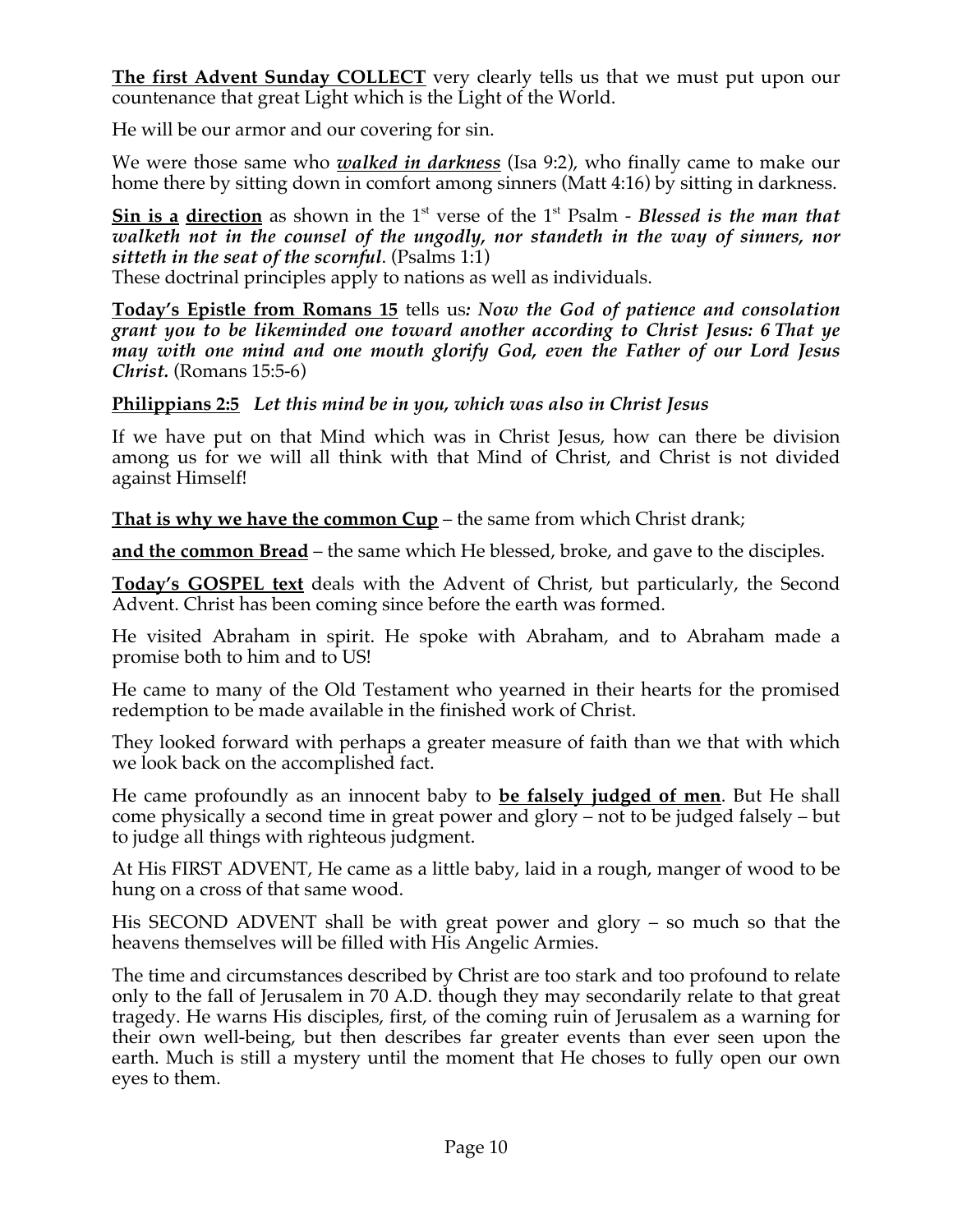*25 And there shall be signs in the sun, and in the moon, and in the stars; and upon the earth distress of nations, with perplexity; the sea and the waves roaring* **We have gotten a glimpse of this distress already with the tremendous storms that have impacted our shores.**

The cataclysmic events grow progressively severe until the time of the end. *26 Men's hearts failing them for fear, and for looking after those things which are coming on the earth: for the powers of heaven shall be shaken.*

I have deep concern for my children and grandchildren in view of the great evil that I see coming upon the earth.

There is a common fear among all of the patriotic and Godly Americans with whom I have spoken about our descent into the abyss of sin and licentiousness. These are those times described, at least to some extent, in these passages.

When the fear and panic is greatest among the world, it is the best of times for the return of Christ to put a final end to sin and disobedience.

The Christian is not forlorn at the appearance of these signs, but has the hope of certain redemption drawing more nigh with each increasing terror. *27 And then shall they see the Son of man coming in a cloud with power and great glory. 28 And when these things begin to come to pass, then look up, and lift up your heads; for your redemption draweth nigh.*

*29 And he spake to them a parable; Behold the fig tree, and all the trees; 30 When they now shoot forth, ye see and know of your own selves that summer is now nigh at hand. 31 So likewise ye, when ye see these things come to pass, know ye that the kingdom of God is nigh at hand.*

Do we have minds of logic and common sense?

Can we not discern the simplest signs of Christ's Second Advent? Not just the fig tree, but all trees, show definite signs of approaching spring. They give evidence that is not observed in other seasons.

God wants us to know His Word and to discern the times in which we live – we do not have to be prophets to know His Word and to draw logical conclusions therefrom.

We do not need a special sign of His Coming, it is enough to know that He will come when all of these things begin to come to pass. *Verily I say unto you, This generation shall not pass away, till all be fulfilled.*

I agree with Bishop JC Ryle in believing that this is not the compete event described in the Fall of Jerusalem by the Preterist.

That would be too insignificant and too provincial as a precursor of the return of Christ.

That generation, or race of Israel, has not yet passed away. They are one race of people that have survived every displacement. The Kingdom was taken from them and given to another bearing the fruits, but they remain a people nonetheless. Jesus told the Jewish rulers: *The kingdom of God shall be taken from you, and given to a nation bringing forth the fruits thereof*. (Matt 21:43) It is so because being a child of Abraham is not by bloodline of Abraham, but by the faith of Abraham.

There is only one bloodline that will avail for us. The blood of Christ. In that blood we are more related than to a dear brother or sister in the flesh.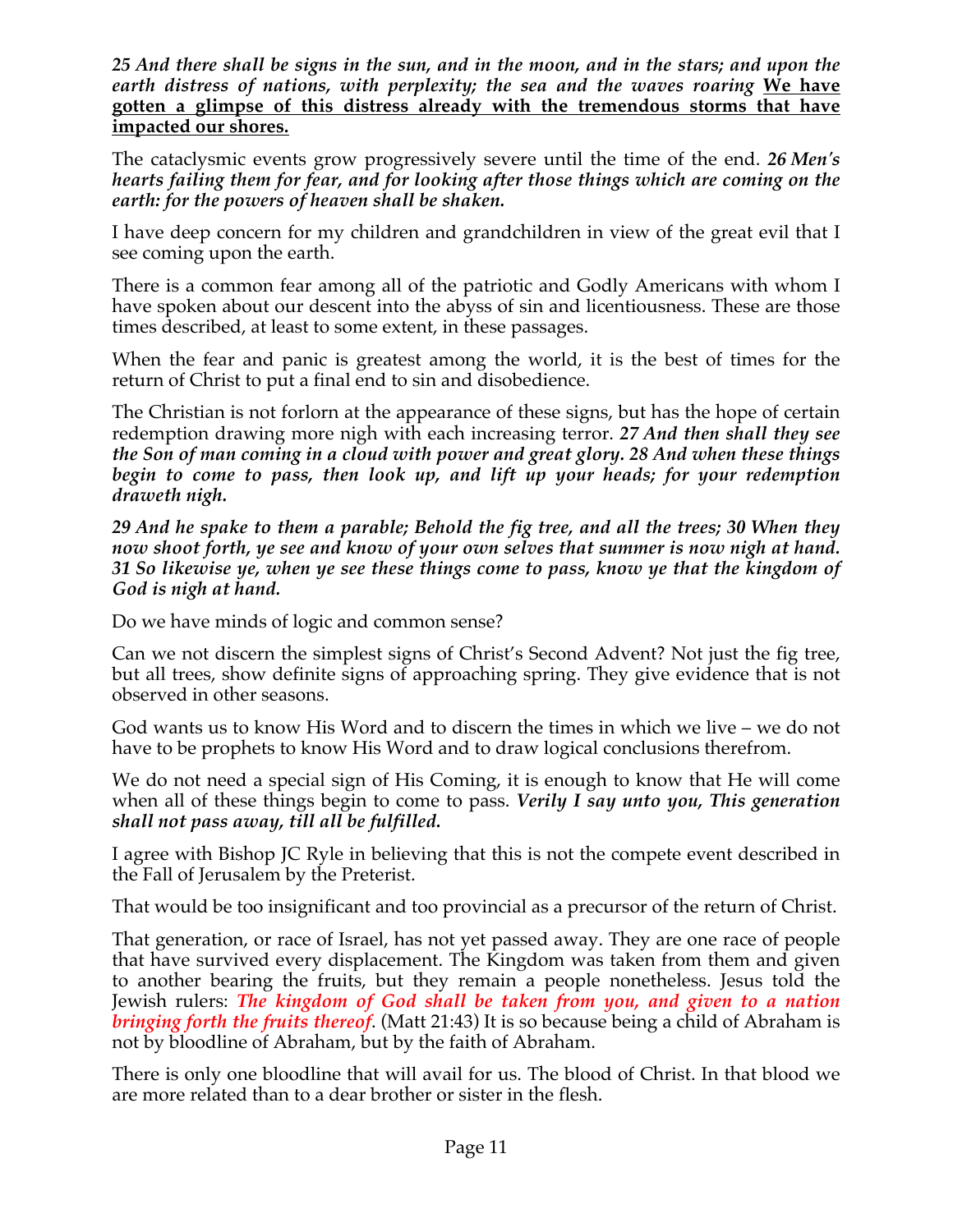# **Finally, one of the most profound passages of all Scripture**:

*33 Heaven and earth shall pass away: but my words shall not pass away.* Though men disrespectfully alter God's Word in their new and copyrighted versions of the Bible, nonetheless, His Word remains preserved and immutable. When all has turned to dust and ashes, the Word shall remain. And all who are in that WORD shall also remain inviolable.

**He is our Ark of Security** in the same way Noah's Ark preserved a family of only eight to regenerate and replenish the earth. *And the Lord said unto Noah, Come thou and all thy house into the ark; for thee have I seen righteous before me in this generation* (Gen 7:1)

Friends, have you found your security in the Ark of Christ?

**Door of Ark!** *And they that went in, went in male and female of all flesh, as God had commanded him: and the Lord shut him in*. (Gen 7:16)

**Christ is OUR Door** which no man can open and no man can close but Christ!

Rev 3:7 (KJV) *These things saith he that is holy, he that is true, he that hath the key of David, he that openeth, and no man shutteth; and shutteth, and no man openeth* John 10:7 (KJV)

*Verily, verily, I say unto you, I am the door of the sheep*.

When we partake of that Bread in communion today, let us remember His Body that was broken for us, that we may be broken for others. Let us remember the wine of His blood that was shed for us that we may be willing to do the same for our fellow brothers and sisters. He is coming among us today for He has promised – "*where two or three are gathered together in my name, there I am among them also*."

In the Name of Father, Son, and Holy Ghost.

# *Bishop Dennis Campbell's Sermon*

Bishop Dennis is a brilliant speaker. He is able to take biblical precepts and make them perfectly understandable, even to me. Oft he provides the text of his sermons and I take the utmost pleasure in passing them on:



**Finding God in the Bible** Psalm 119:1-16, Romans 15:4-13, Luke 21:24-33 Second Sunday of Advent December 9, 2012

Advent calls us to step away from frantic activities and commercialism, and to quietly reflect on the things of God. Things like, what does it mean that God came to earth in Bethlehem? And, what does it mean that this same Jesus will come again? Thus we are reminded of the two Advents of Christ: the first in humility as "the

Lamb of God which taketh away the sins of the world," the second as the Lion of Judah who will come again "to judge the quick and the dead."

Yet, there is another way in which Christ "comes" to us. This is not a visible Advent or Return. It is not heralded by angels or trumpets. It is a spiritual advent as Christ's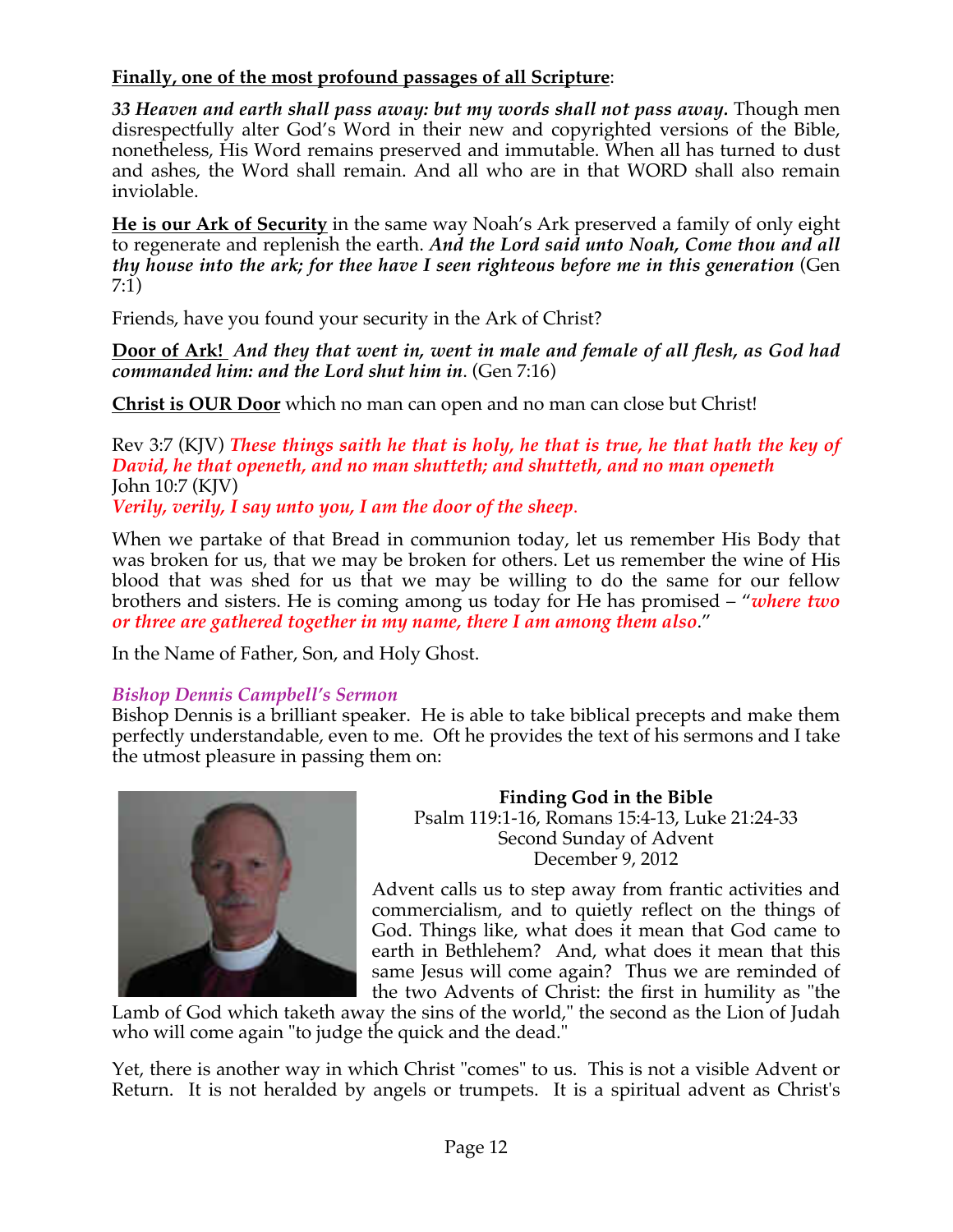Spirit comes to those who love Him. When a soul seeks Him in prayer, He comes. When His Church worships Him, He comes. When we kneel at the communion rail, He comes. When we open the Bible, He comes. He is here now.

People often tell me they don't feel God's presence with them. They don't feel His presence in church or at prayer or in the every day things of life. The Bible never tells us to "feel" His presence. The Bible simply tells us He is with us, and leaves it to us to believe it in faith. We know He is with us because He says He is, and we believe His word.

I believe we can be aware of living close to God, or of living apart from Him. We become aware of this, not through a "feeling" inside of us, but through comparing our thoughts and actions to the clear teachings of Scripture. We know we are close to God when we are living for Him in faith and obedience. We know we are living apart from God when we neglect the things of God, either intentionally or unintentionally. We know we are living apart from God when we neglect our God given duties to our family, community, or church. We know we are living apart from God when we neglect the Church, the prayers, the sacraments, and the Bible. Perhaps that is why, on this Second Sunday in Advent, when we begin again to reflect upon the doctrines of the Christian faith, we turn to the Holy Bible, and to Christ coming to His people in His Word.

When we talk about the Bible we generally talk about two things; its Divine origin, and its Divine subject. To say the Bible has a Divine origin is to say the Bible comes from God. This is what we mean when we call the Bible, "the word of God." Somehow, God put His words into the minds of men, and enabled them to speak and/or write them exactly as God gave them.

The Old Testament is very clear about the Divine origin of the Bible. God spoke to Adam and Eve. God spoke to Noah. God spoke to Abraham and Sarah. God spoke to Moses, Jeremiah, Jonah, and Isaiah. All of these people received revelation directly from God, which is recorded in the Bible. The prophets always prefaced their messages with words like, "The word of the Lord which came to Jeremiah from the Lord." They often spoke the word of God at great personal sacrifice. Jeremiah is well known for enduring persecution. Others suffered also, so many that, before our Lord prophesied judgement on Jerusalem in Matthew 24 and 25, He wept over the city, saying, "O Jerusalem, Jerusalem, thou that killest the prophets, and stonest them which are sent unto thee" (Mt. 23:37).

The New Testament is also filled with references to its Divine authorship. The Gospels record the ministry and teachings of Christ, which He gave to the Apostles and commissioned them to, "teach all nations" (Mt. 28:19). The Epistles teach the faith Christ committed to the Apostles. "I have received of the Lord that which I also delivered unto you," wrote Paul in 1 Corinthians 11:23. Peter said the Scriptures are the result of holy men speaking "as they were moved by the Holy Ghost (1 Pet 2:21). John said he wrote the Book of Revelation at the direct command of Christ (Rev.1:11). Then there is that magnificent statement in 2 Timothy 3:16, "All scripture is given by inspiration of God." I am sure you have heard many times that the original Greek says all scripture is, "God breathed," or, "breathed out of the mouth of God" as His word.

So the Bible has a Divine origin. The Bible also has a Divine subject. The Bible is about God. In the Bible alone we find what God wants us to know about Him. The Bible teaches us about the Trinity, the cross, and the resurrection. The Bible teaches us of the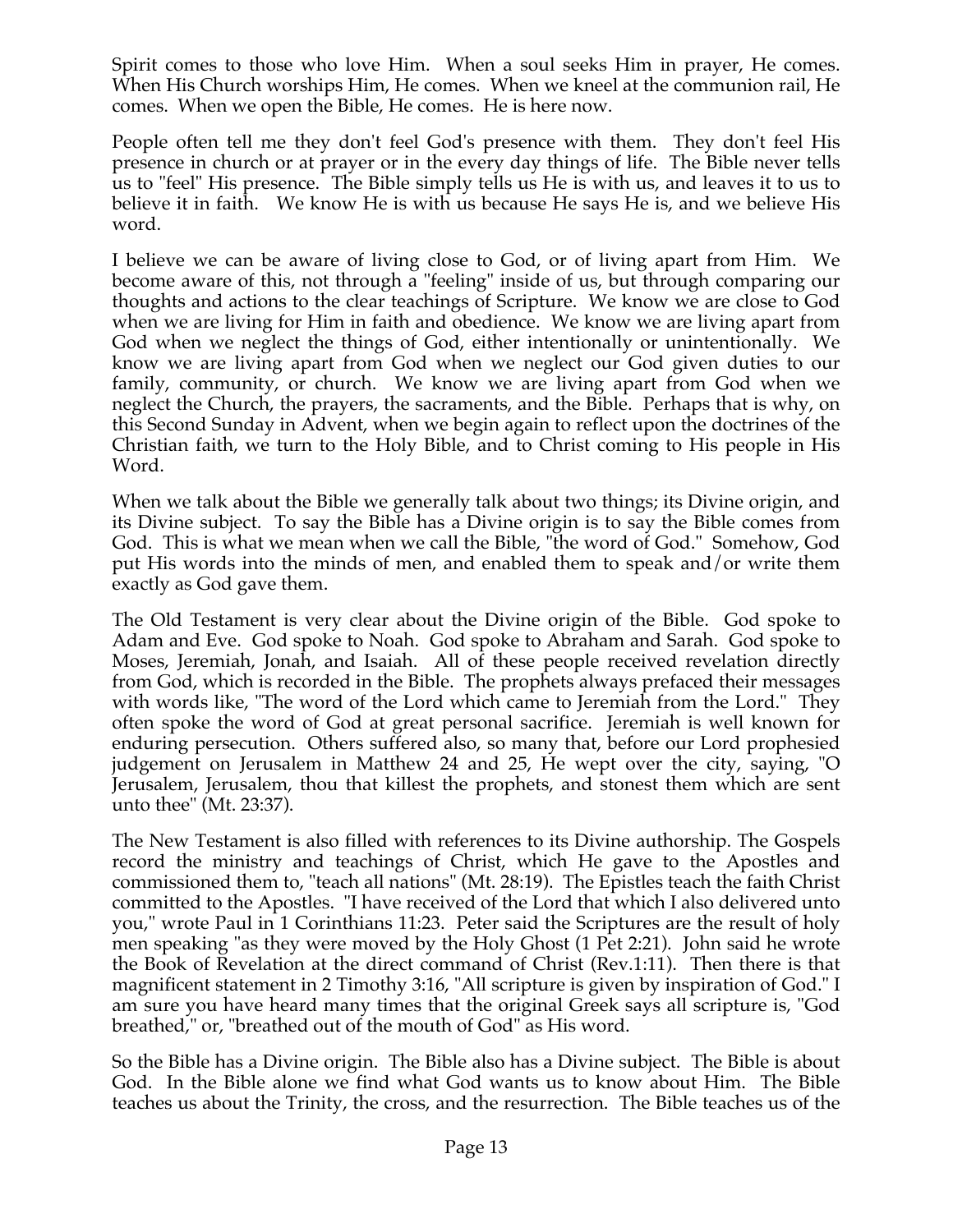Divine Wrath that hates our sins, and the Divine Love that gave Himself for our sins.

The Bible teaches us how to have peace with God. The Bible puts forth the unique and surprising view that we can only have peace with God if God gives it to us out of His own free grace. The Bible teaches that we can't be good enough to save ourselves because we can't atone for our sins. The Bible teaches that knowledge won't save us because knowledge can't create in us the ability or desire to do what we know. We need a complete moral/spiritual transformation of the very core of our being, based on a complete and eternal atonement for sin, and that can only be done by God Himself.

The Bible teaches us how God wants us to live. We hear much talk today about finding your passion and following your dream, but the Bible talks about receiving a better passion and a better dream from God. It tells us that our greatest passion can be to love God with all our heart, soul and mind, and our neighbor as ourselves. It tells us to let other passions go and to embrace the passion of doing the will of God. It talks about learning to love what God loves, and learning to desire what God wants to give. It talks about loving truth, and righteousness, and holiness, and self-sacrifice. It talks about learning that in our relationships with others, it is more blessed to give than to receive, and that, rather than living for the next trinket or amusement, real happiness is found in living for God.

## The Second Sunday in Advent *The Collect.*

**LESSED** Lord, who hast caused all holy Scriptures to be written for our learning; **BLESSED** Lord, who hast caused all holy Scriptures to be written for our learning;<br>Grant that we may in such wise hear them, read, mark, learn, and inwardly digest them, that by patience and comfort of thy holy Word, we may embrace, and ever hold fast, the blessed hope of everlasting life, which thou hast given us in our Saviour Jesus Christ. Amen. --

+Dennis Campbell

Bishop, Anglican Orthodox Church Diocese of Virginia Rector, Holy Trinity Anglican Orthodox Church Powhatan, Virginia www.HolyTrinityAnglicanOrthodoxChurch.org www.lifeinthescriptures.blogspot.com

# *Rev Bryan Dabney of Saint John's Sunday Sermon*

We are fortunate to have Bryan's Sunday Sermon. If you want people to come to The



Truth, you have to speak the truth, expouse the truth and live the truth. This is really a good piece and I commend it to your careful reading.

# **Sermon for the Second Sunday in Advent**

In St. Luke 21:5-36, our Lord warned of impending catastrophe before his return. In verses 5-11, he spoke of the end times; while in

verse 12, he prefaced his remarks about those events in the near term by saying But before all these... (v.s 12-24). No doubt, our Lord wanted the apostles to know of those events which were soon to come upon them, as well as to warn future Christians to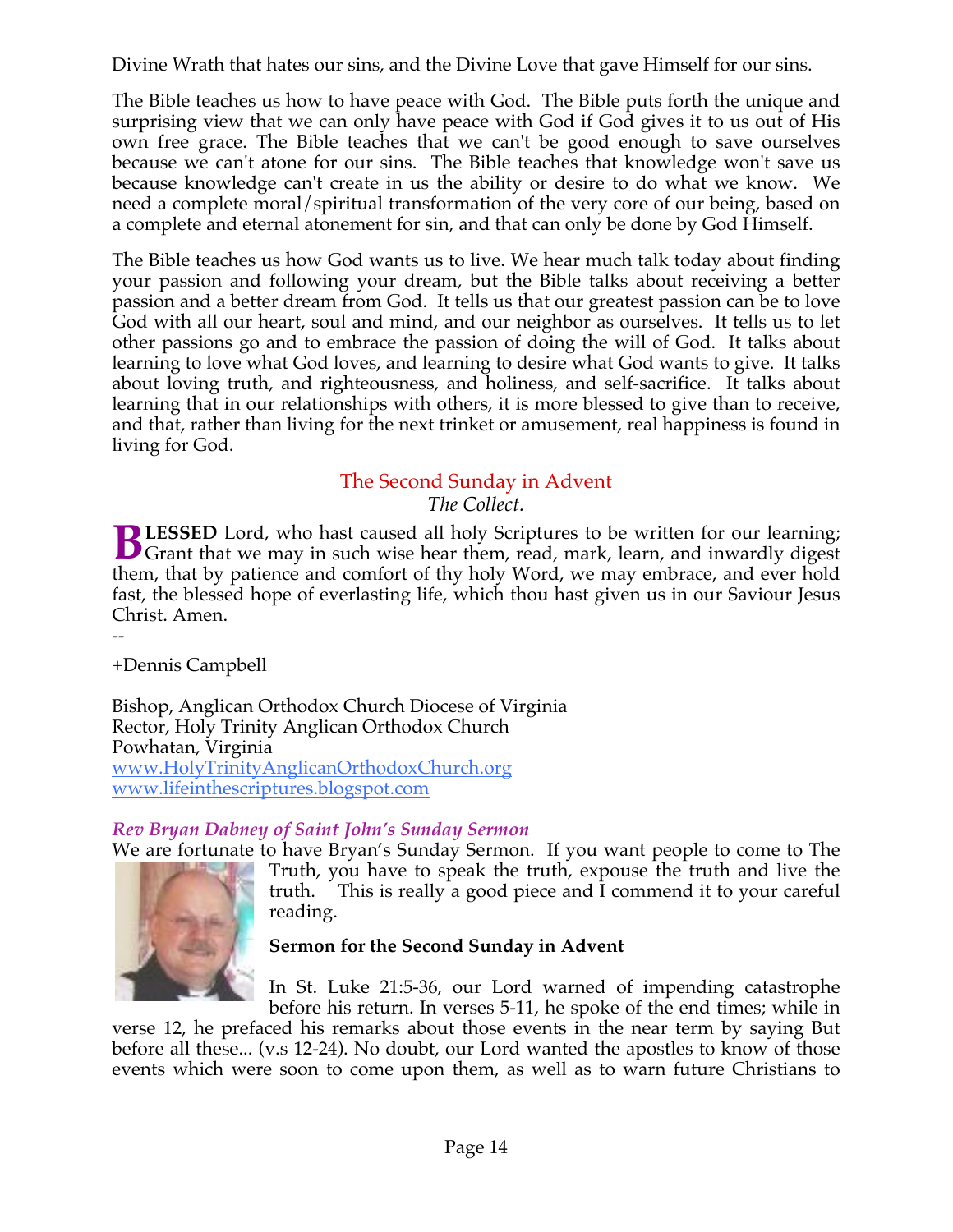watch for the signs which will mark the beginning of the period known as the Great Tribulation (St. Matthew 24:21).

Consider now the words of our Lord as found in St. Luke 21:36, Watch ye therefore, and pray always, that ye may be accounted worthy to escape all these things that shall come to pass and to stand before the Son of man.

The Greek word ekpheugo means literally to flee, to seek safety in flight, or in the case of verse 36 of St. Luke's gospel, escape. Now you do not escape a bad situation by going through it. There is a difference between escaping and simply surviving. You escape by either being taken out of the way, such as Lot was taken out of Sodom, or by an exodus, such as the one in which the children of Israel left Egypt. You survive a situation by going through it, coming out alive much as Caleb and Joshua survived the forty year journey of the Israelites through the wilderness.

In St. Luke 21:36, Christ spoke of those who are worthy to avoid these events by a means of escape. In Revelation 3:10, he said, Because thou hast kept the word of my patience, I will keep thee from the hour of temptation which shall come upon all the world, to try them that dwell upon the earth. In St. Matthew 16:18, he stated that the devil shall not prevail against his church. The Scriptures also tell us that during the Tribulation, the devil and his minions will hold sway upon the earth and will prevail over the saints (Revelation 13:1-[7]-18).

If the church cannot be prevailed against by the Wicked One, then the verses of Revelation 3:10 and St. Luke 21:36 have a fairly unambiguous meaning. And there is more. The word church or churches is not mentioned again after Revelation 3:22 until chapter 22:16. Thus we have further evidence which supports the escape of the church as noted in St. Luke 21:36.

In I Thessalonians 4:13-18, the apostle Paul wrote, But I would not have you to be ignorant, brethren, concerning them which are asleep, that ye sorrow not, even as others which have no hope. For if we believe that Jesus died and rose again, even so them also which sleep in Jesus will God bring with him. For this we say unto you by the word of the Lord, that we which are alive and remain unto the coming of the Lord shall not prevent (go before) them which are asleep. For the Lord himself shall descend from heaven with a shout, with the voice of the archangel, and with the trump of God: and the dead in Christ shall rise first: then we which are alive and remain shall be caught up together with them in the clouds, to meet the Lord in the air: and so shall we ever be with the Lord. Wherefore comfort one another with these words.

The apostle had spent the earlier portion of the chapter setting forth the paradigm for our Christian walk, and now connects such to that great reward which the Lord had established in his own resurrection and one which he would exercise on our behalf.

In his first epistle to the Corinthian church, the apostle penned the following, All flesh is not the same flesh... There are celestial bodies and bodies terrestrial... So also is the resurrection of the dead, It is sown in corruption; it is raised in incorruption: it is sown in dishonour; it is raised in glory: it is sown in weakness; it is raised in power: it is sown a natural body; it is raised a spiritual body (15:35-44). The return of our Lord who will raise up our dead bodies is that blessed hope (St. Titus 2:13-14). For all who love the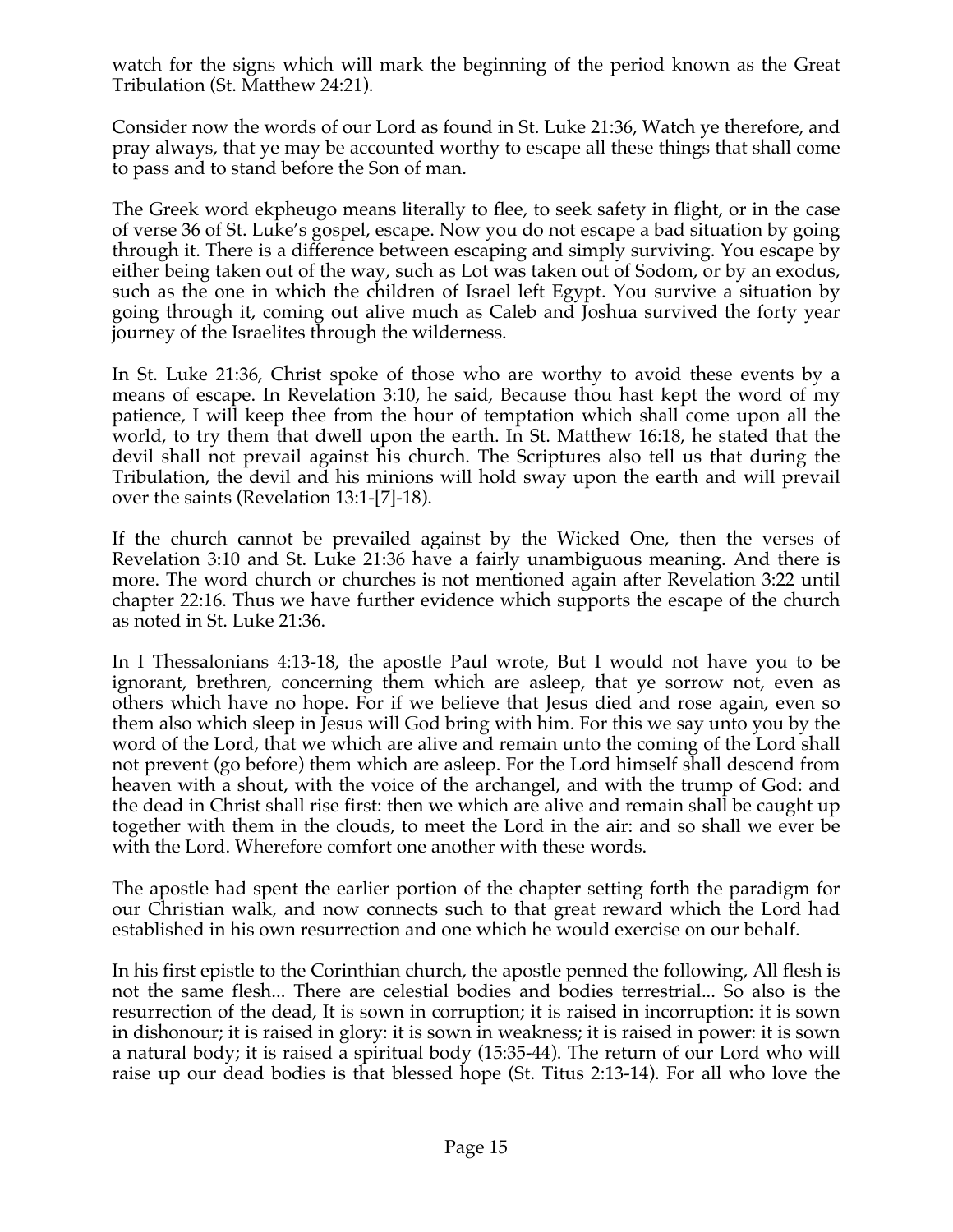Lord Jesus will, by the power of his shed blood, be set free from the bondage of sin and death. (I Corinthians 15:54-57).

Jesus Christ is coming again, and in that knowledge we have been commanded to watch for his coming all the while busying ourselves in his harvest. And because this is our Lord's expectation for us, we also know that he will judge us concerning those works. St. Paul warned in his first epistle to the Corinthians, Every man's work shall be made manifest: for the day shall declare it...(3:13). A proper Christian witness ought to include the need for salvation as well as a sense of immediacy concerning the same and for two reasons. As St. Paul observed, now is the accepted time...now is the day of salvation ( II Corinthians 6:2).

And since we neither know the time of our deaths; nor the date of our Lord's return, it stands to reason that those tenets of the faith ought to be front and center in our witness before the unregenerate of this world. Take another look at I Thessalonians 4:13-18. The apostle Paul, writing under the influence of the Holy Ghost, sought to comfort that body of Christians because they were anxious about their friends and relatives who had departed the precincts of this life in the faith. Further on, he wrote: For God hath not appointed us to wrath, but to obtain salvation by our Lord Jesus Christ (I Thessalonians 5:9). There is little doubt what he meant. The wrath of God will fall on the ungodly, not on his people.

The preservation of Noah and his family at the time of the great flood (Genesis 6:1-8:22); the exclusive nature of the plagues which God put upon the Egyptians prior to the Exodus (Exodus 7:14-12:30); as well as the crossing of the Red Sea (Exodus 14:1-31) where the sea was opened for the children of Israel but closed upon the Egyptian host of pharaoh; these along with Lot and his family: who were physically removed from Sodom (Genesis 19:1-22) as an act of divine kindness; yes, all these and several others are illustrations of God's clear intent to protect his own while punishing the wicked. The apostle Paul's words of comfort to the Corinthian and Thessalonian churches as well as John's words to the church at Philadelphia were not confined to them alone. We have them to take comfort in as well.

There can be little doubt that we are in the latter days for the headlines of any newspaper will validate such to the observant Christian. We have been told to watch and to work in our Lord's harvest. Let us then be mindful of the times so that our Lord does not catch us unawares when he returns. As he said in St. Matthew 24:46, Blessed is that servant, whom his lord when he cometh shall find [him] so doing. May our Lord bless you in every good word and work.

Let us pray,

**OLY** Father, bless us with wise and understanding hearts that we might properly **HOLY** Father, bless us with wise and understanding hearts that we might properly comprehend thy word; and that we would, in turn, communicate the same to others; for this we ask in the name of him who is our Saviour and King, even Jesus Christ. Amen.

Have a blessed week, Bryan+

# *New Nametags*

We had no new nametags today.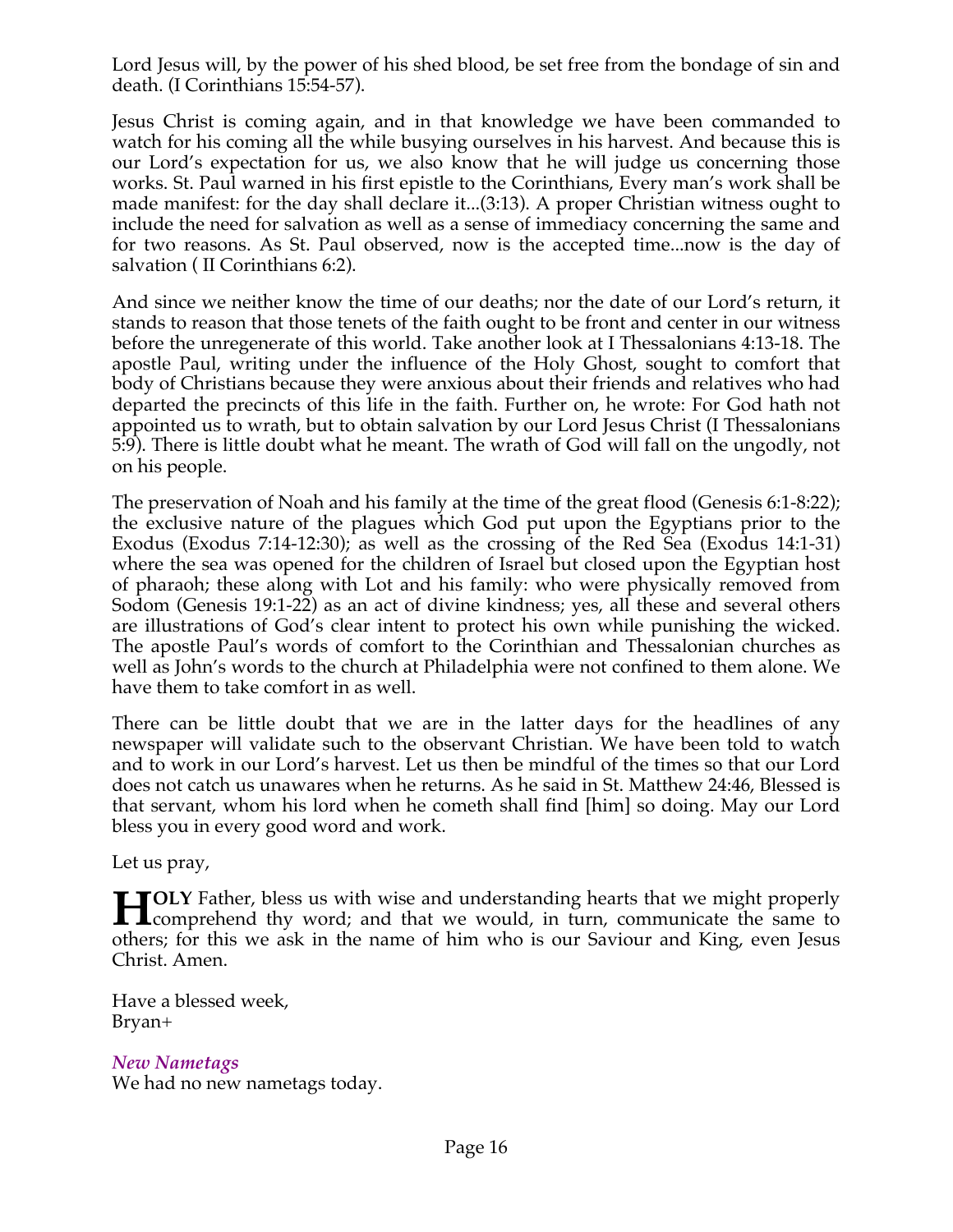# *After Church Hospitality*

Sadly, no after church snacks. The same story every week, is it not? The fact is that we are supposed to be on a low carb diet and there really aren't any low carb snacks that appeal to us. So, with no fatted dog nut in sight, we were out of luck! Please someone, between now and next Sunday invent some no-carb dog nuts.

After church goodies providers as currently signed up:

| Date             | <b>Name</b>                                            |
|------------------|--------------------------------------------------------|
| 16 December 2012 | <b>Opportunity Available - Third Sunday in Advent</b>  |
| 23 December 2012 | <b>Opportunity Available - Fourth Sunday in Advent</b> |
| 25 December 2012 | <b>Opportunity Available - Christmas Day</b>           |

# *People in our Prayers* - http://faithfulcenturionprayerteam.blogspot.com/

## **Why? Prayer is an extremely important activity.**

It is not that God knows not our needs, for He surely does. Yet, Jesus commanded us to ask God for those same needs. In addition to the obvious of asking God for help, offering thanksgiving and the like, prayer helps us focus our thoughts on how we might do God's work.

The Prayer Team of the Church of the Faithful Centurion was established to help our members and fellow Christians pray for those in need and to give thanks as well for the blessings we have been granted.

#### **Who can be on the list? Do I have to be a member of the Church of the Faithful Centurion to be prayed for?**

No! The only qualification to be on the list is that you want our prayer team to pray for you. We are Christians and are happy to pray for you, no matter who you are. If you want help from God, you are our kind of people.

#### **What is the commitment from the prayer team?**

Each member of the team will pray for the desired outcome at last once per day.

#### **How do I get myself or someone else on the prayer list?**

You can email one of the prayer team leaders: Jack - jack@faithfulcenturion.org or Dru dru@ faithfulcenturion.org, or call the church office at (619) 659-3608 or fill out a prayer card at church.

#### **What should I ask for?**

Depends on what you want. Some people merely want God to be asked to heal their ills and be mentioned by their first name, others want a specific outcome and / or have more of their personal information known to the team. Ask for what you want. It is your desire and need for prayer the team is attempting to meet. For typical examples, see the list below.

#### **Updating the Team**

If you are on our prayer list, or if you have submitted a person that you have asked us to pray for, please update one of the team members or Hap in person, by telephone or email. It helps to be able to pray specifically for these individuals including their specific needs; plus if they get better, it is nice to give thanks!

Please note that on the yellow (maybe green or orange if you get an old one) cards at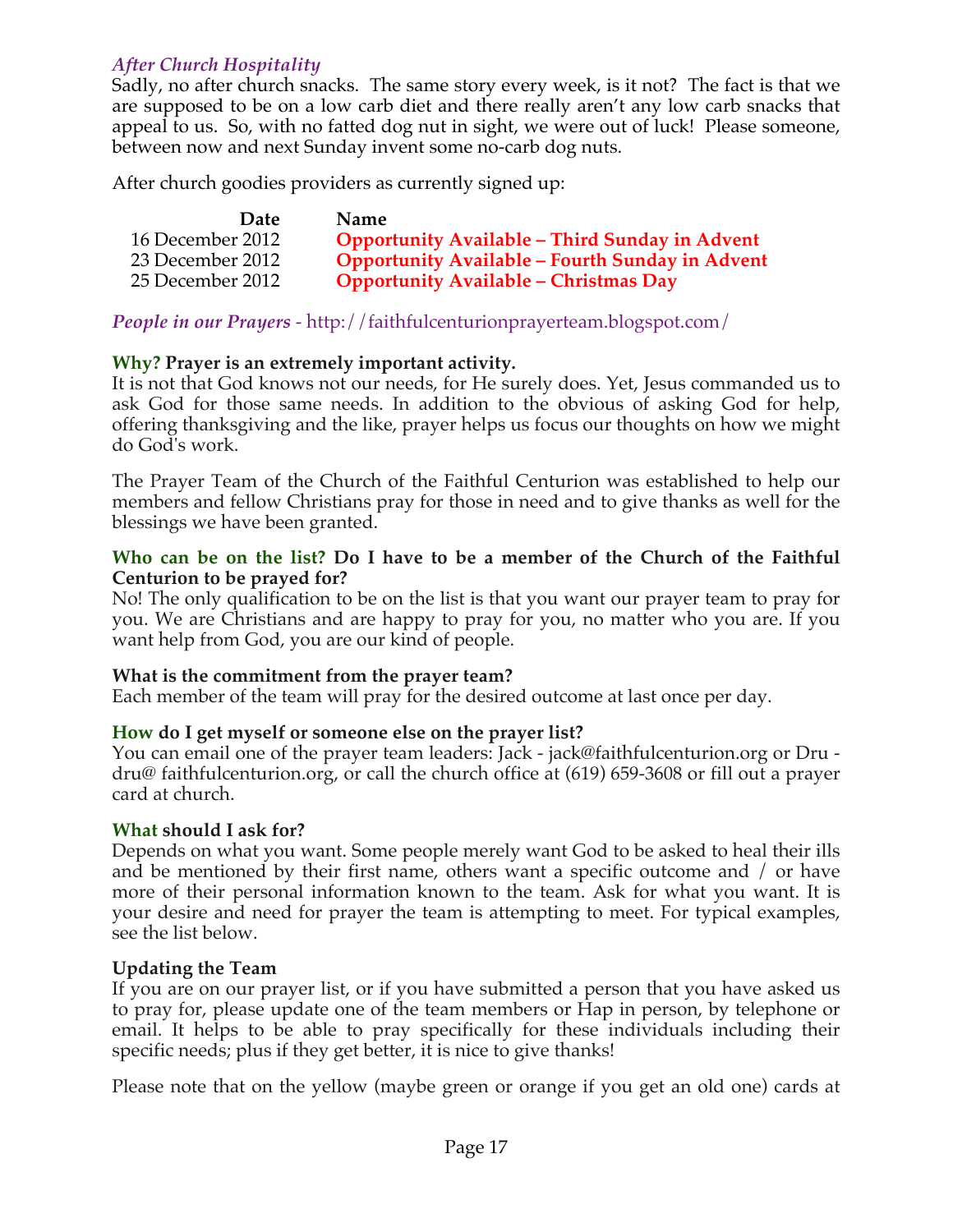church, you can ask that those to be prayed for have their names disseminated to the prayer team. Those names will be said in church and appear here. Or, you can ask that their names and purpose be kept confidential, then only Hap will know to pray for them.

#### *Prayer List Notice – If you have someone on the prayer list and their needs have changed, please let us know. We'd like to update our prayers to reflect the need and most important to give thanks!*

## *Hurricane Sandy*

Please pray for all those affected by Hurricane Sandy; for the more than 50 people who lost their lives, for hundreds injured, for the tens of thousands whose homes and businesses were destroyed. Pray that they might return their lives and world to a sense of normalcy and peace. Give them strength to rebuild their places in the world and the understanding that they and their friends and associates need to do the heavy lifting and not look to government.

# *Travel*

No reported travel this week.

## *Move*

- *Ryan Hopkins* has moved to Dillsburg, Pennsylvania, to study Dressage Riding through June 2013. Please pray for God's guidance in his life as he works and studies.
- *The Thomas Family* is on a short tour assignment in Guam through August 2013. Please pray for the assignment to continue to go well for Kurt and for Mary and the kids to make new friends. In particular pray that Kristyna and Mitchell will develop good friends and school mates there so as to further their development as both Christians and citizens. Things seem to be going well where the sun rises on the United States, so keep praying! Give thanks and ask for continued good developments.

# *Birthday*

*Don Patton* celebrated his 50<sup>th</sup> birthday 13 November 2012.

# *Marriage*

*Elizabeth* and *Gunnar* were married on 17 November 2012. They ask that you pray for God's guidance in their lives as they move from being two individuals to a single unit and help them to form their new family.

# *Departed*

- *Suz* passed away the week of 18 November 2012. Please pray for family members who remain behind.
- *Don* passed away on 1 December 2012 after a hard battle with cancer. Please pray for family members who remain behind and help them to come closer to our Lord Jesus Christ.
- *Joy* passed away on 1 December 2012 after leaving hospice to return home to spend her final days with her family. Please pray for family members who remain behind and help them to come closer to our Lord Jesus Christ.

# *Homebound or Infirm*

*Norma, Sara's mother* is in a state of deteriorating health, both physically and mentally, with both onset dementia and Alzheimer's. She is slowly drifting away, though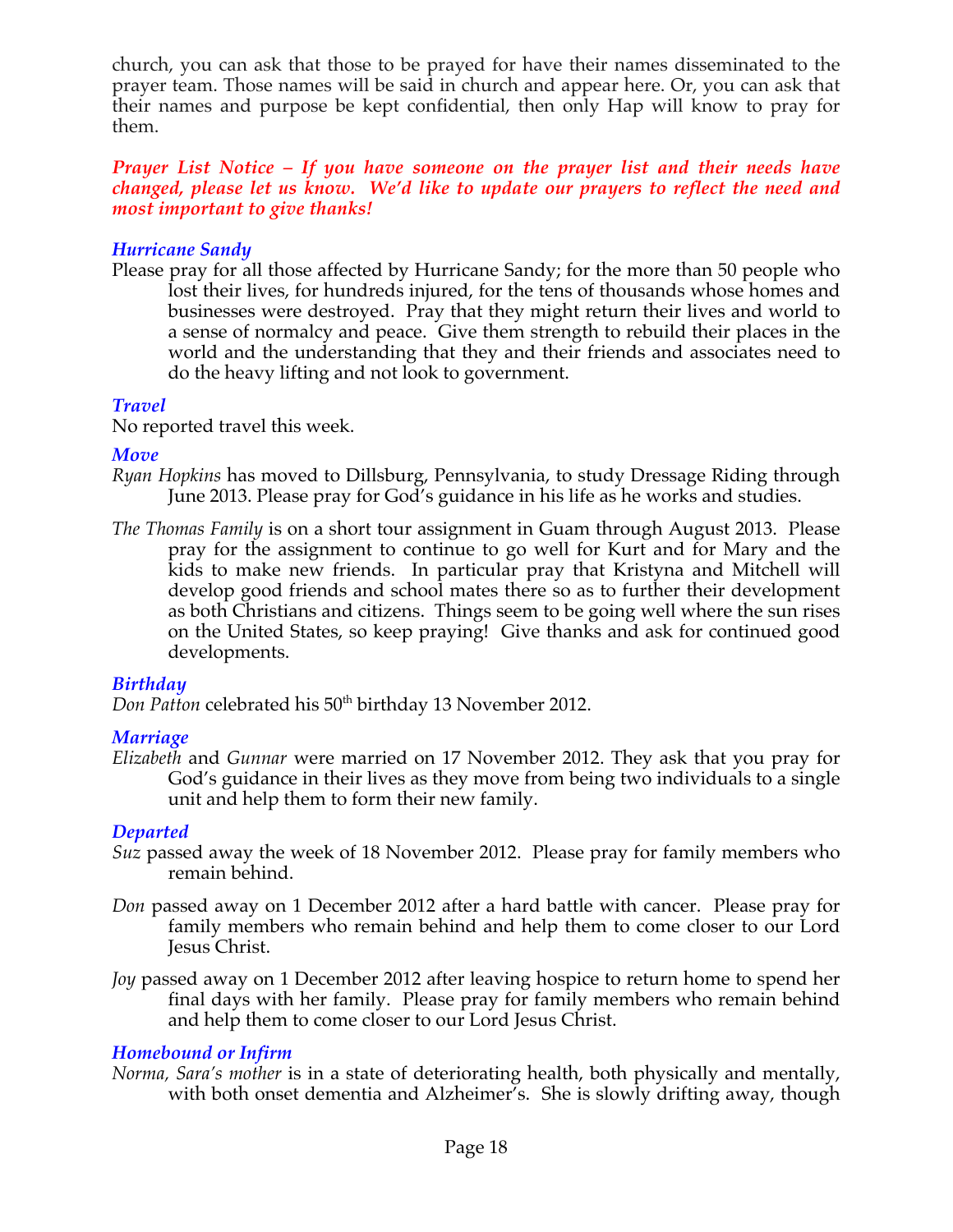she still recognizes Sara. Please pray for both Sara and her mother to put their cares and worries on God's shoulders so they can deal with the many problems involved.

# *In need of a miracle or understanding of God's Plan*

- *Colleen* has been battling pancreatic cancer over the last year and it has now spread to one of her lungs. Please keep her and her family in your prayers.
- *Christine* has cancer of the colon, which spread to her liver; she is receiving chemotherapy and is having difficulty eating. Please pray for the medical team treating her to pay attention and do their very best; pray also for confidence in our Lord for Christine and her family.
- *Todd* and *Kenny* have both been fighting osteocarcinoma for over five years and have been told their time here on earth is nearing its end, absent a miracle from God. Both are ready to go home and leave the pain, but would like to stay. Please pray for them and their families.
- *Colonel Bud Day's* cancer has returned. The outlook is not favorable. Bud has been an inspiration to all of us for years, this changes nothing. He is well at peace with our Lord and we all hope he stays with us for a while longer.

## *Thanksgiving and Continued Healing*

- *Liz Strauch* had surgery for a pineal cyst on 4 December 2012. The surgery was very successful, she is having pain from the surgery. Please pray a prayer of thanksgiving and for continued recovery.
- *Larry Howes* suffered a fairly severe stroke. 4 December 2012, doctors replaced a valve in a shunt that had been put in about a week ago, and Larry has responded very well. He is able to get out of bed and may be able to go home before long. Please pray a prayer of thanksgiving and for continued healing.
- *Bob Smouse* had shoulder surgery on 28 November 2012. He would appreciate your thanksgiving prayers. While the surgery apparently went well, he is still in pain and would also appreciate prayers for continued healing and the pain to subside. He promises to work very hard on recovery therapy.
- *Tore*, of Oslo, Norway recently had a kidney transplant. Unfortunately his body rejected the kidney, infection had set in. Without God's healing touch he would soon die. According to his wife Inga, shortly after the prayer request, he began a prompt recovery and is now home. Tore and Inga give thanks for God's Grace and your prayer.
- *Carol Stone*, the sweet wife of Mike Stone, longtime friend and colleague of Sara Simmons as well as Hap, was helicoptered to hospital with an ultimate diagnosis of severe bleeding on the left side of her brain. She remains hospitalized, but seems to be making some progress.

Please pray for peace of mind and trust in God for Mike, guidance for the medical team treating Carol and strength for Carol as well as faith and trust. No one can ever understand the why of these things here on earth. Sara who passed this request on asks that you pray in both faith and hope.

#### *Healing*

*Muriel Pappin* broke her hip in a fall and had surgery on 21 November 2012; please give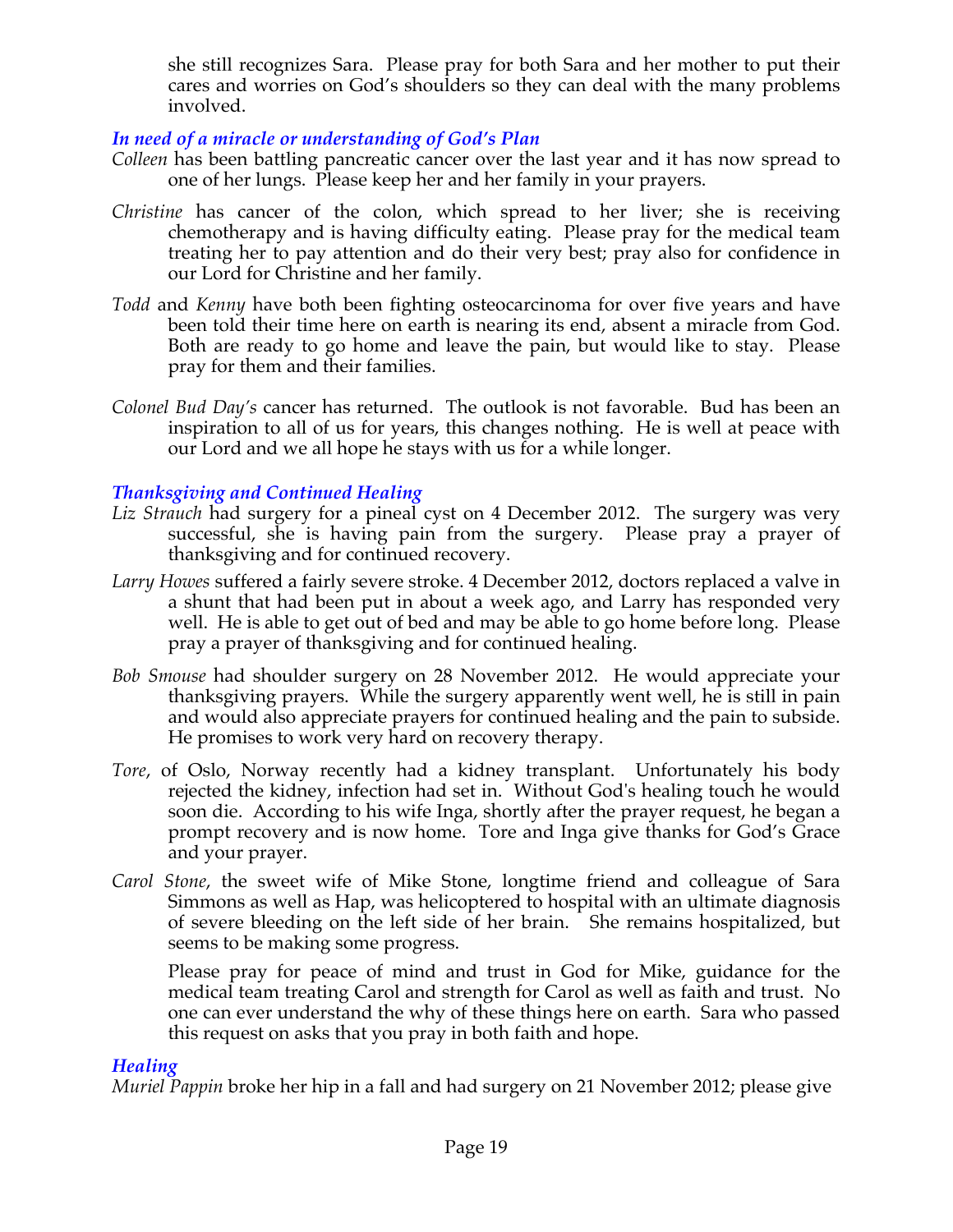thanks for a successful surgery and a rapid and full recovery.

*Lou* an elderly woman in the hospital with pneumonia,

- *Juanita* is a young girl who was in a coma because of a blood disease. She has not come out and is gaining strength. They are awaiting results from blood samples. Her family thanks you for your prayers and asks that you continue.
- *Barbara* had a accident while cooking and the pressure cooker blew up in her face, causing second and third degree burns over her face and upper body. Because of this she has incurred kidney problems and may need a transplant.
- *George* had foot surgery. Please give thanks for the surgery and pray for a full and rapid recovery.
- *Nellie* is in the emergency room of a hospital in a great deal of pain. Please pray for peace of mind for her and guidance for the medical team looking for the cause and cure.
- *Lauralee Meade* underwent a lumpectomy on Friday after Thanksgiving. A further anomaly has been discovered and she had additional preventative radiation treatment. Please pray for a complete remission of the cancer. Pray also Lauralee will maintain her great attitude and trust in God.
- *Kevin Gerhart* discovered cancer on his neck. He underwent radiation and chemotherapy. Please pray for the medical team treating Kevin that they might pay attention, do their very best and find the source; that the treatment might be successful and he might live a long and healthy life to His honor and glory. Pray also for trust in God and peace of mind for Kevin, his wife and family.
- *Bill, Sara's husband,* had a third abdominal surgery on 22 November 2011, to remove a tumor. Bill is doing better keeping the doctor's instructions, for which we are all grateful, including taking chemotherapy once a day for two more years. He has radically decreased the consumption of alcohol and eating at least mostly properly. Please pray for help for him to continue do all this. Please pray also that Bill might turn his heart outward to help those around him, as well as live a long and healthy life to the honor and glory of God. Pray also for peace of mind for Bill and his wife Sara.
- *Kay Denton* (Mrs. Kay) hip has deteriorated to the point walking is a slow and painful process, but she manages. Please pray for continued peace of mind for Mrs. Kay and her family. Give thanks for her trust in the Lord and her positive attitude.
- *James L. Cavanah* had surgery the afternoon of 10 February 2012, to remove two small but cancerous tumors. James is a minister with the AOC in Savannah, Georgia. Please pray for his recovery and remission from the cancer. Give thanks for the surgery and pray for both him and his family to allow God to carry their worries while he recovers.
- *Steve Sundberg* had a heart attack after Easter 2011. After some time, the medical team treating him decided he was not a candidate for stents and a five-way heart bypass was performed the week of 6 June 2011. Please pray for his complete recovery and for his three children and family who are very worried about him, pray also for his trust in our Lord and for both him and his family to let God carry their worries while he recovers.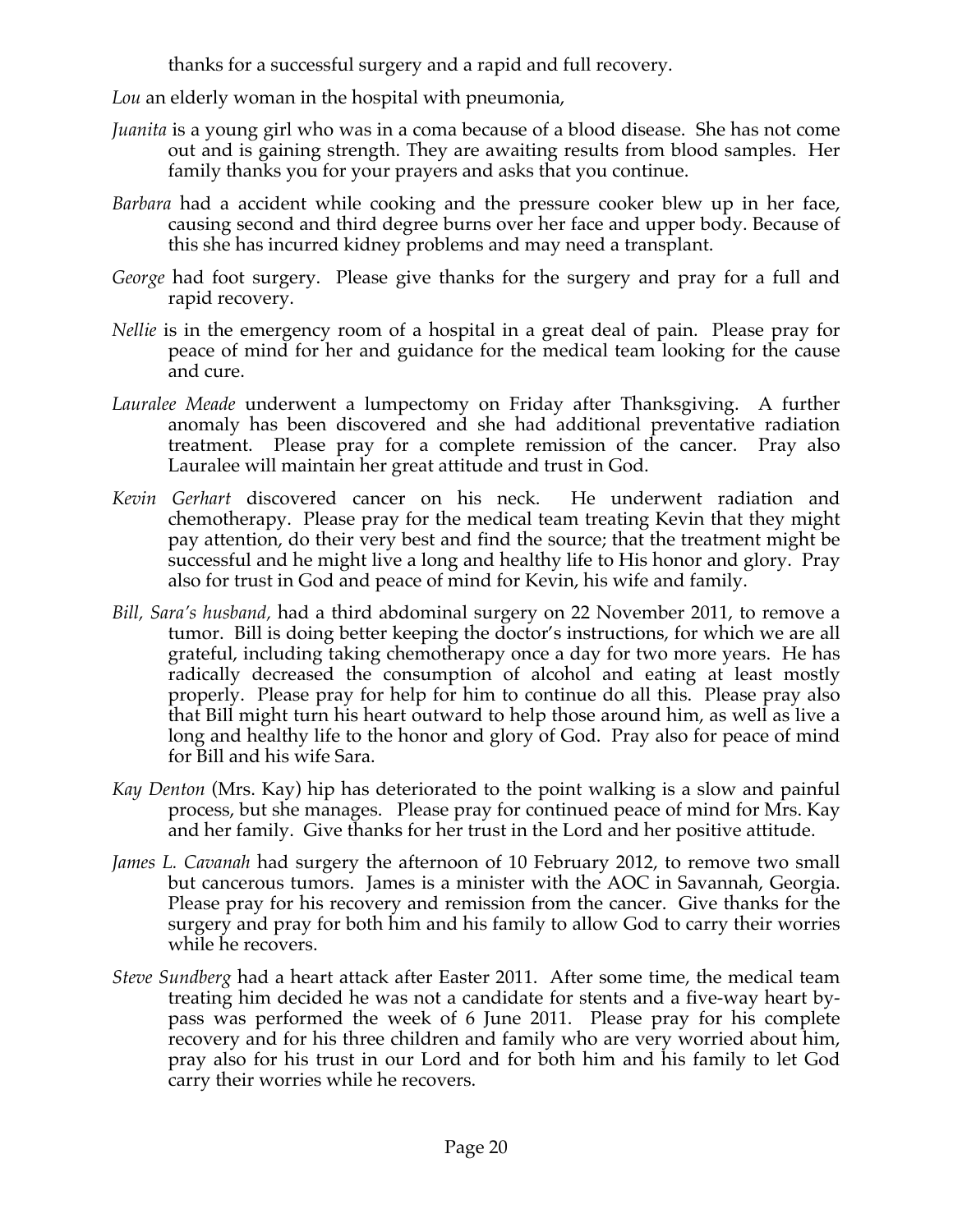- *Matt Alcantara*, age 15, has Osteosarcoma (bone cancer), a very rare and often lethal form of cancer with limited treatment options. This is a disease that is about 90 percent fatal in a couple of years. He has no hip joint on one side, but he walks and swims! Courage? Guts? You bet! Matt and his mom just came back from Houston at the Cancer Center for what was hoped to be a routine every four month bone scan. The scans were done on schedule, but a couple of new spots showed up. After Matt's San Diego doctors conferred with the Houston doctors to figure out what these spots mean, it turned out they are new and old injuries with no bad meaning. In effect they are CLEAN SCANs. Matt and his family ask you to give thanks for the super results. Please also give thanks for the great faith of Matt and his entire family. Their faith and trust is a wonderful example for each and every one of us. But, now is not the time to stop praying. Actually, it never is the time to stop praying!
- *Judith Clingwall*, is afflicted with Multiple Sclerosis (MS). She is currently in Laurel Place, an extended care facility in Surrey, British Columbia. Judith's condition has worsened recently. She is no longer able to stand, in fact she has a lot of trouble sitting upright. Judith is depressed and wants to go home to watch her birds, which given everything seems unlikely at present. Please pray for her to take an active part in her own life, for her strength, peace of mind, trust in God and remission of the disease so she might return home to her family. Pray also for strength for her husband Martin as he deals with all the problems and stress of Judith's situation.
- *Becky Madden* is paralyzed from the neck down as the result of a tragic shooting accident. Her husband is doing his best to take care of her; it is hard and he is learning the best he can. Please pray for further recovery for Becky, as well as strength and guidance for her husband.
- *Vince (age 15),* reoccurrence of Osteosarcoma, recent testing found a nickel sized tumor in his lungs. The doctors are consulting with a specialist in Houston. Please pray for guidance for the medical team and for peace of mind for Vince and his family.
- *Obra Gray* continues to take day by day. Please continue to keep Obra in your prayers, and give him the strength of knowing the Lord is with him and will never forsake him. Obra needs security of what lies ahead of him, and only the Lord can grant the solace to answer his prayer.

#### *Employment*

*Sarah* is concerned about the future with her company. She would appreciate prayers for her continued employment and that her firm might find more and better ways to use her help.

#### *Guidance*

*Sara* asks that you pray for guidance for her as she deals with the stresses of her family and life. Pray that she can separate those things which she can affect from those things which she cannot and give her grace to accept that she cannot do everything and can only change those things within her control.

*Jacquie* to open her heart to God and accept His Love and Grace.

*Hap* and *Ryan* both ask you to pray they might be able to trust God will help them make the right decisions at the right time and not to worry uselessly, to change those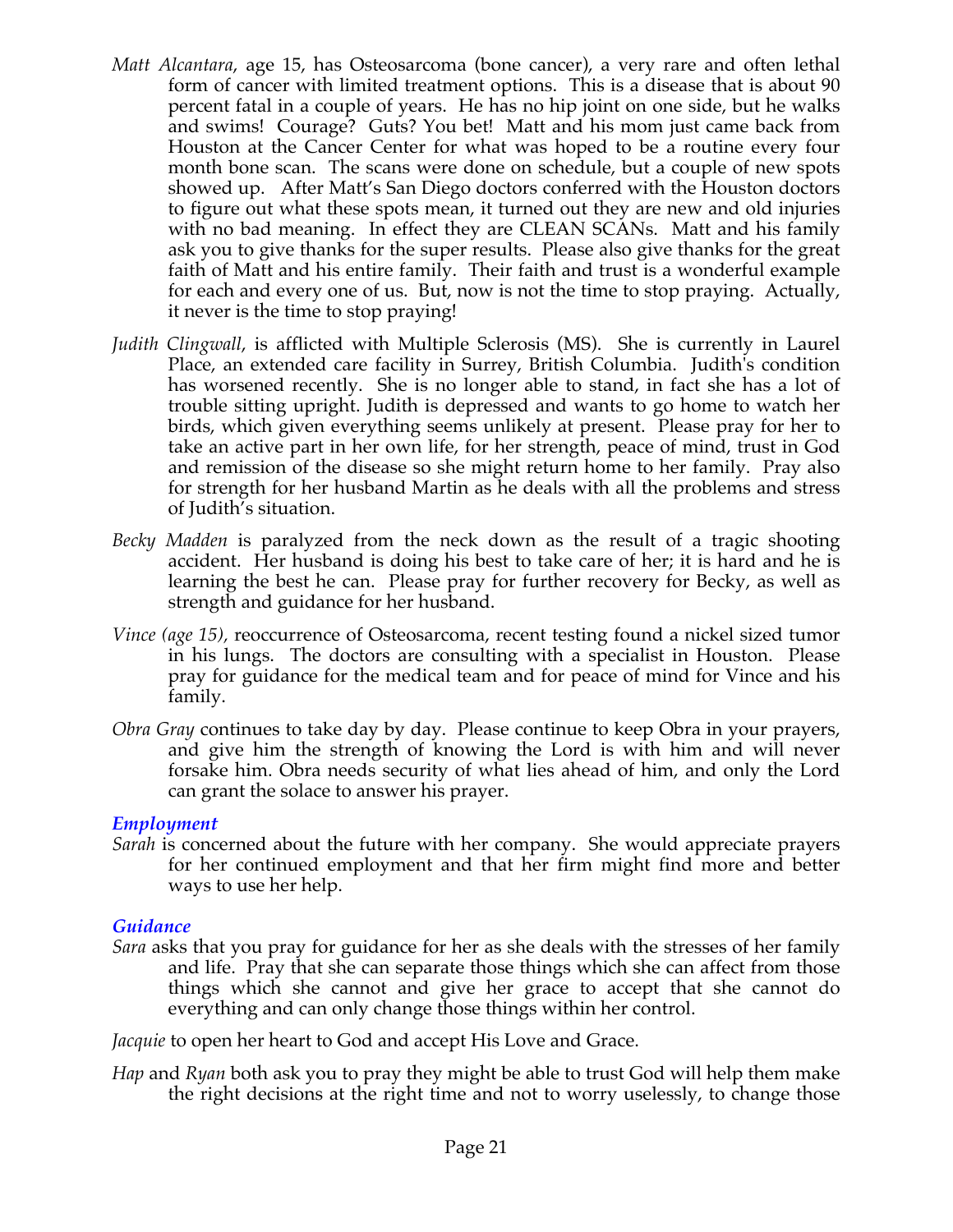things they can change, accept those things they cannot change, sleep well to be able to do the correct things with a clear head and that they will open their hearts to the Holy Ghost.

# *Guidance for Ministers*

- Ken Howes has been invited to St. Peter's Lutheran Church in Winnipeg, Manitoba, Canada to preach. There is a possibility of a call to that church, a 600-member church with weekly services in German and English. His ability to speak German was what prompted their interest in Ken; he preached in both languages last Sunday. Please pray for Ken, my family and St. Peter's. Pray also for Ken to not worry about his brother Larry.
- *Rev LTC Al Ryan* has been appointed Deacon-In-Charge of the mission parish of St. Augustine of Canterbury Anglican Church, Anglican Church in America (ACA) parish in Old Orchard Beach, Maine. It is a small but growing mission, which has been plagued by clergy change. Al, the diocesan pilot, has been appointed for one year, during which time he is to help them identify what their needs are for a vicar. He has done this before and asks you to pray for God's help one more time; not only for himself, but for the parish.

#### *Armed Forces & Contractors*

Airman Donny Patton (Kadena AB, Japan), Jordan (USMC – Fleet Marine Force - Pacific), Trevor (USAF - KC-10 Boom Operator), Trevor (USN – Whidbey Island, EF-18 Pilot), Kurt Thomas (USN – Guam)

#### *Persecuted*

Around the world, Christians are under attack, not only in the Muslim world, but from Hindus and others in India. Also, they are under continual attack in the name of "Separation of Church and State" in the western world, as it becomes actively atheist or pro-devil buddy. Please pray for God's guidance and protection for all persecuted Christians and those around them.

#### *Thanksgiving*

*Hap Arnold* gives thanks for safe travel the past week.

#### *Various Special Requests*

- We ask that you pray, please ask God that the Holy Ghost might give you insight into how you might make the lives of your friends and family better. Remember helping others is not just those who you don't know!
- Please join us in praying that the *Free Teen Guitar Class* will be continue to be an opportunity for God to work in the lives of the kids and their families. Please ask God to guide the class to new opportunities to make Him known to others. Help us to let the love of our Lord shine through us into their lives, putting Him first, so that He might enter in to their hearts and lives.

#### *Question that only you can ask*

What would you like to know about our history, what we believe, what we do or how we operate? Hap is looking for material for the continuing education class and *Thought for the Day* material. Help us help you. Please send your question to Hap so we all can get an answer. Just because you don't know the answer to your question doesn't mean you are the only one who doesn't know. But, if you don't ask, no one will know.

#### *I'd like to get a different point across or announce something*

If you have a different point of view, I would be happy to give you room to get your